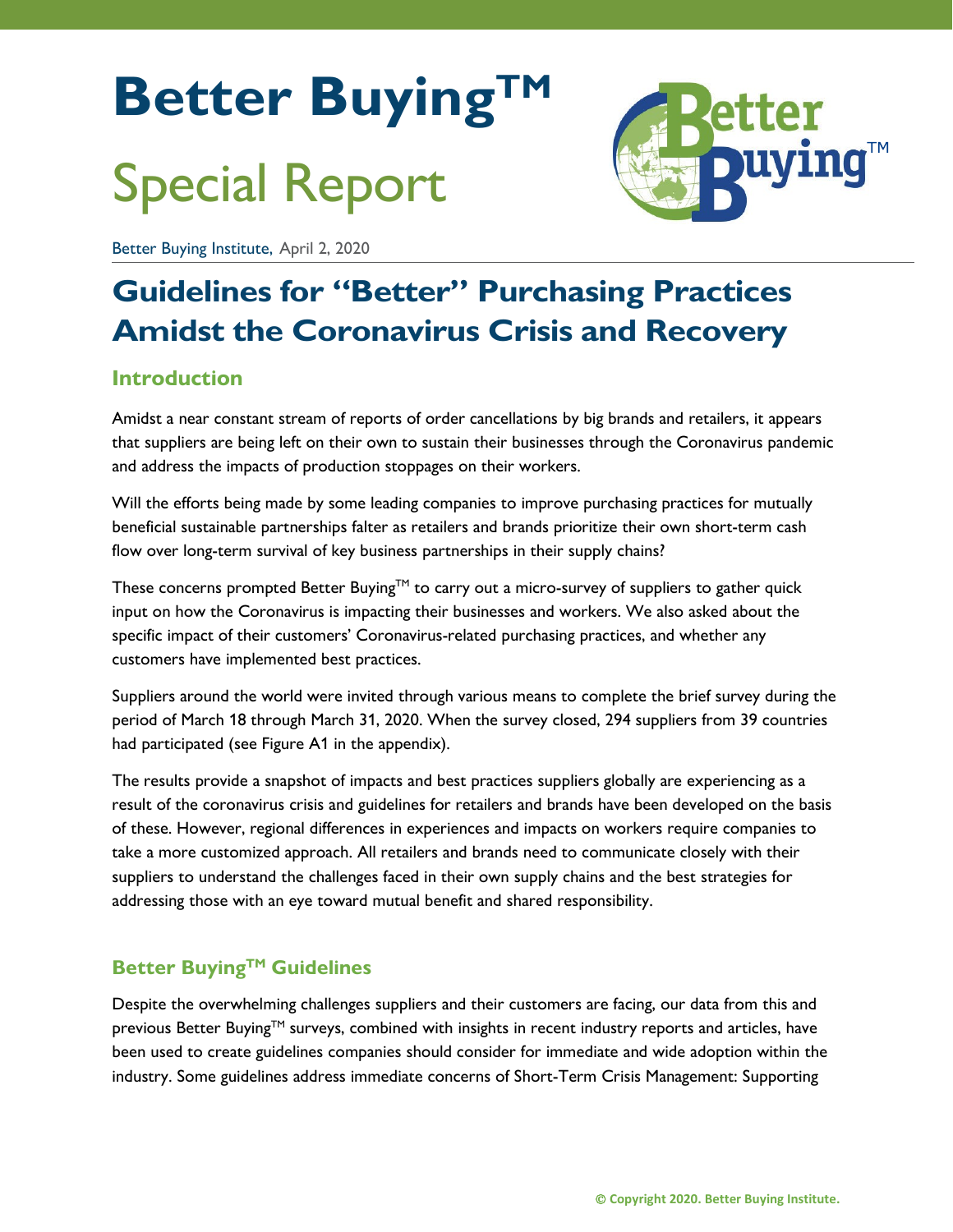Supplier Cash Flow, while others are more forward looking to a Coronavirus Recovery period that will require new ways of working. Details of those guidelines are outlined in Table 1.

| <b>BBI Guideline</b>                                                                                                                                                        | <b>Description</b>                                                                                                                                                                                                                                                                                                                                                                                                                                                      | <b>Industry Alignment</b>                                                                                                                                                                                                                                                                                                                               |  |
|-----------------------------------------------------------------------------------------------------------------------------------------------------------------------------|-------------------------------------------------------------------------------------------------------------------------------------------------------------------------------------------------------------------------------------------------------------------------------------------------------------------------------------------------------------------------------------------------------------------------------------------------------------------------|---------------------------------------------------------------------------------------------------------------------------------------------------------------------------------------------------------------------------------------------------------------------------------------------------------------------------------------------------------|--|
| <b>Short-Term Crisis Management: Supporting Supplier Cash Flow</b>                                                                                                          |                                                                                                                                                                                                                                                                                                                                                                                                                                                                         |                                                                                                                                                                                                                                                                                                                                                         |  |
| <b>Collaborate in true</b><br>partnership with<br>your suppliers.                                                                                                           | Work closely with your suppliers by<br>being transparent and frequently<br>communicating about the evolving<br>challenges your company faces and<br>to understand their challenges;<br>engage them in dialogue to find new<br>and flexible ways of collaborating<br>that get ahead of problems and are<br>mutually supportive.                                                                                                                                          | "Collaboration and negotiation will<br>ensure that all stakeholders emerge<br>from the COVID-19 crisis with<br>their businesses intact $-$ and<br>prepared to seize on a surge in<br>activity once demand returns to its<br>previous level."1                                                                                                           |  |
| Secure the cash your<br>company needs in<br>order to cover its<br>contractual<br>obligations, including<br>accounts payable<br>with suppliers.                              | Accounts payable includes the<br>purchase orders you have with<br>suppliers and are obligated to pay.<br>Because your company's own cash<br>flow is likely also suffering, you<br>should explore liquifying assets,<br>issuing corporate bonds, drawing<br>down credit, and/or securing loans<br>as needed to cover your operational<br>costs and accounts payable. Current<br>financial trouble does not release<br>your company from its obligations<br>to suppliers. | Brands and retailers have issued<br>investment-grade bonds to build<br>cash in preparation for facing the<br>full impact of COVID-19. <sup>2</sup> "Not<br>only are companies bankrupting the<br>very people needed to create and<br>deliver product, they may also be<br>putting themselves in a financially<br>unsustainable situation." <sup>3</sup> |  |
| <b>Discuss with</b><br>suppliers their<br>financial health and<br>whether they have<br>the cash/liquidity<br>necessary to retain<br>workforce for at<br>least three months. | In addition to paying all purchase<br>orders, be mindful of pre-existing<br>financial pressures on suppliers that<br>have resulted from decades of poor<br>buyer purchasing practices and help<br>them obtain financing to pay their<br>vendors and workers. Look to<br>leading multistakeholder initiatives<br>for guidance on approaching<br>government and international<br>agencies for ways to help suppliers.                                                     | L'Oréal is shortening payment<br>terms for some suppliers and<br>prioritizing payments to suppliers<br>who may go out of business.<br>Unilever is offering early payments<br>to its most vulnerable small and<br>medium-sized suppliers. <sup>4</sup>                                                                                                   |  |
| Accept and pay all<br>existing purchase<br>orders for goods that<br>have been shipped,<br>are ready or in<br>progress, or are cut.<br>Do not resort to                      | Purchase orders for all suppliers<br>globally should be paid on-time if<br>not paid in advance (a best practice)<br>and in full. Pay orders according to<br>the original terms, even if shipments<br>are pushed back or orders are<br>reduced. Do not open the PO to                                                                                                                                                                                                    | 195 investors representing \$4.7<br>trillion in assets under management<br>are urging companies to maintain<br>supplier relationships by adhering<br>to timely and prompt payments. <sup>5</sup><br>Some brands have committed to<br>taking their Bangladesh orders. <sup>6</sup>                                                                       |  |

### Table 1. Better Buying™ Guidelines for "Better" Purchasing Practices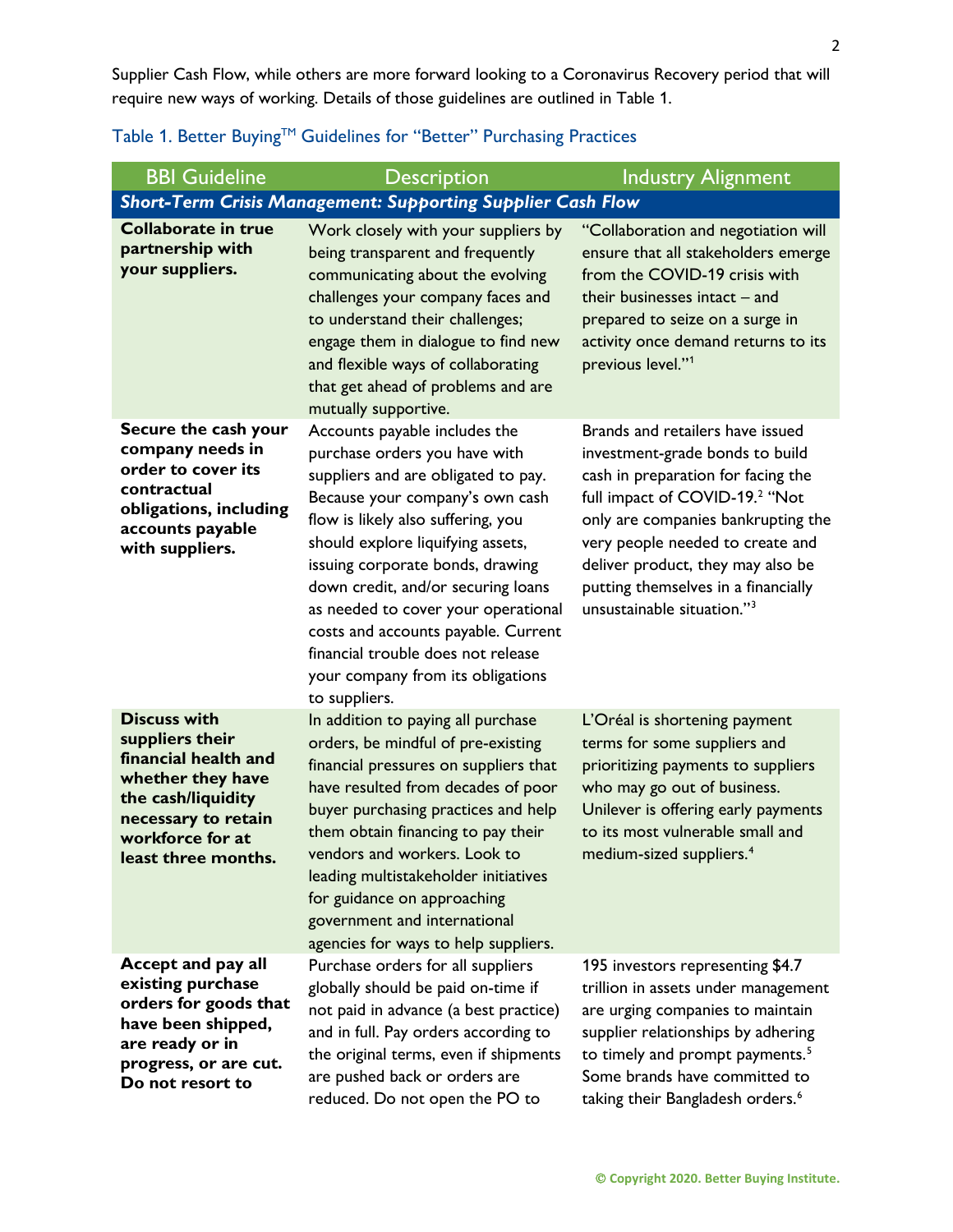| outright<br>cancelations.                                                                                                                                                         | renegotiate prices unless you are<br>willing to incorporate suppliers' new<br>expenses.                                                                                                                                                                                                                                                                       |                                                                                                                                                                                                                                                                                    |
|-----------------------------------------------------------------------------------------------------------------------------------------------------------------------------------|---------------------------------------------------------------------------------------------------------------------------------------------------------------------------------------------------------------------------------------------------------------------------------------------------------------------------------------------------------------|------------------------------------------------------------------------------------------------------------------------------------------------------------------------------------------------------------------------------------------------------------------------------------|
| <b>Rationalize current</b><br>assortment plans and<br>reconfigure orders to<br>continue producing<br>viable products.                                                             | Evaluate previously placed orders to<br>see if there are any styles that will<br>be relevant for consumers during<br>the crisis period, or still viable later<br>in the season. Collaborate with<br>suppliers on orders in progress and<br>for upcoming months to identify<br>alternatives to canceling orders.                                               | Brands and retailers may still have<br>opportunities to use online<br>channels to sell comfort clothing to<br>home-bound consumers. Break<br>collections into groups that track<br>alongside the pandemic/quarantine<br>situation as it evolves. $7$                               |
| <b>Engage suppliers to</b><br>manufacture masks<br>and other needed<br>personal protective<br>equipment for<br>workers on the front<br>lines.                                     | Some suppliers can easily take on<br>this new line of products or could<br>do so with technical guidance and/or<br>new equipment. Make sure workers<br>themselves are not put in dangerous<br>situations and that they have PPE.<br>Pay up front for these orders and<br>acknowledge suppliers by company<br>name in public relations about these<br>efforts. | Suppliers need purchase orders in<br>place before they can have<br>employees return to work. <sup>8</sup> Several<br>brands are ramping up production<br>of PPE. <sup>9,10</sup>                                                                                                   |
| <b>Extend delivery</b><br>dates/accept shipping<br>delays, as necessary.                                                                                                          | Shipping logistics challenges, delays<br>in receiving raw materials, and other<br>backlogs may have resulted in delays<br>in goods exiting factories or arriving<br>at your stores/distribution centers.<br>Do not penalize suppliers for delays<br>and accept alternative shipping<br>methods and associated costs.                                          | Suppliers' inability to obtain raw<br>materials might necessitate more<br>expensive shipping methods. <sup>11</sup><br>Countries like India that are locked<br>down to contain the spread of the<br>virus are experiencing delays at<br>ports and trucker shortages. <sup>12</sup> |
| Pay a portion of<br>orders that have not<br>been cut and future<br>orders that are<br>affected by changes<br>in volume, have<br>delayed shipping<br>deadlines, or are on<br>hold. | Focus especially on covering costs of<br>raw materials that are already in<br>inventory waiting to be cut and<br>paying cut make costs to ensure<br>workers can be retained.                                                                                                                                                                                  | <b>Bangladesh Garment Manufacturers</b><br>and Exporters Association<br>(BGMEA) President Rubana Huq<br>requests brands and retailers pay at<br>least the cut make cost, which<br>represents on average 25% of the<br>total FOB price. <sup>13</sup>                               |

# **Engage with Better Buying™ and our Learning Loops**

Our Learning Loops program emphasizes bringing suppliers in to co-create solutions that maintain sustainable partnerships and the resilient supply chains that will be needed when demand picks up again. Through this collaborative process, Better Buying™ helps companies use supplier input to identify specific opportunities to improve purchasing practices, develop custom micro-surveys to create a dialogue with suppliers and KPIs to measure success, and engage in the change process.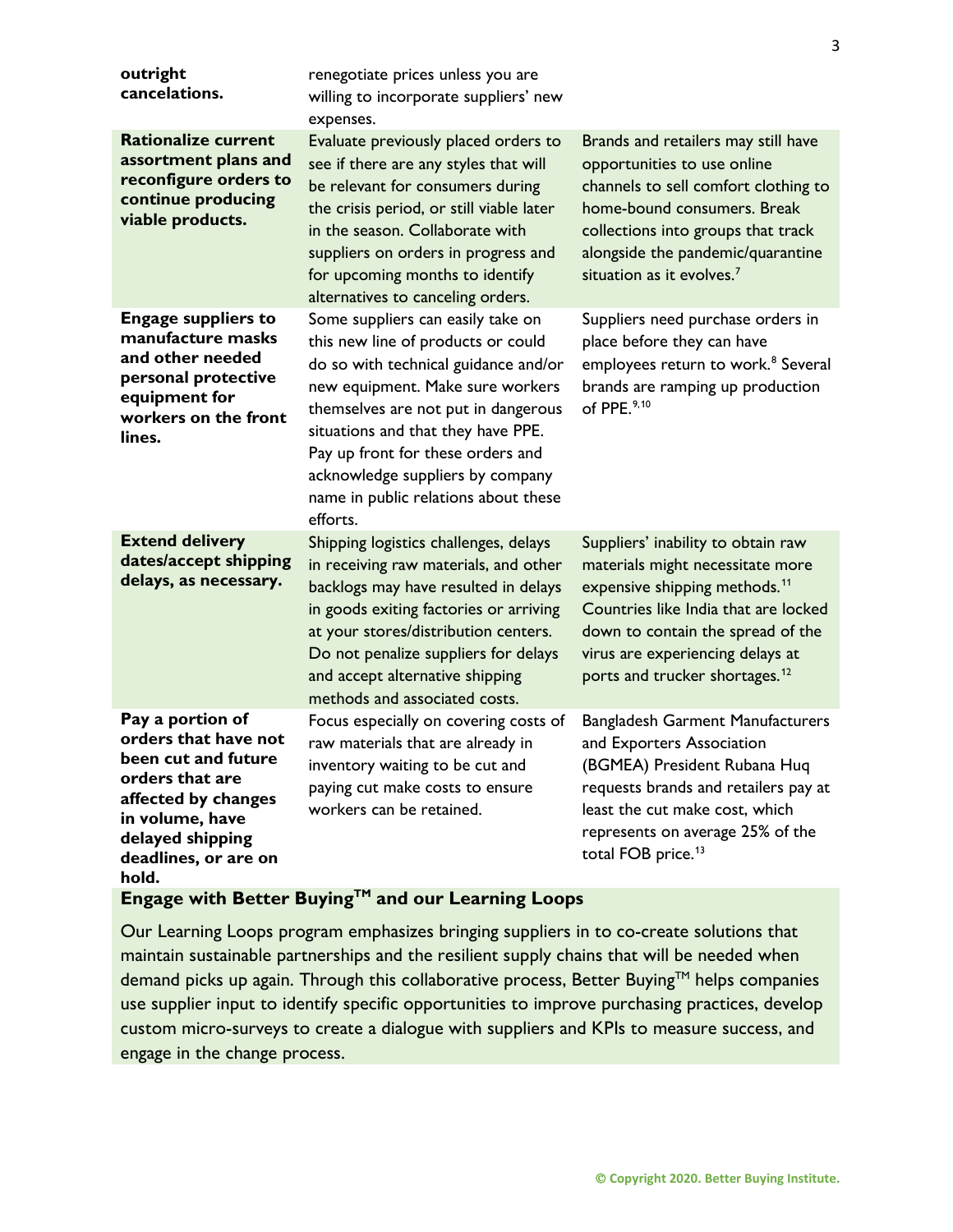| <b>Crisis Recovery</b>                                                                                                                                                                                        |                                                                                                                                                                                                                                                                                                                                                                                                                                                                                                   |                                                                                                                                                                                                                                                                                                                                                                                                                                                                                 |
|---------------------------------------------------------------------------------------------------------------------------------------------------------------------------------------------------------------|---------------------------------------------------------------------------------------------------------------------------------------------------------------------------------------------------------------------------------------------------------------------------------------------------------------------------------------------------------------------------------------------------------------------------------------------------------------------------------------------------|---------------------------------------------------------------------------------------------------------------------------------------------------------------------------------------------------------------------------------------------------------------------------------------------------------------------------------------------------------------------------------------------------------------------------------------------------------------------------------|
| <b>Keep human</b><br>rights/sustainability/<br>compliance staff<br>intact to support<br>recovery that is<br>socially,<br>economically, and<br>environmentally<br>sustainable.                                 | An anticipated crush of orders as<br>demand returns and temptations to<br>focus solely on economic recovery<br>will bring new challenges for<br>workers and threaten hard won<br>social and environmental<br>performance improvements that<br>have been achieved over the years.<br>The ongoing challenge<br>subcontracting has played in<br>ensuring worker rights may be<br>exacerbated. It is not apparent who<br>is responsible for ensuring<br>subcontract facilities survive the<br>crisis. | An anonymous industry source has<br>heard reports of anticipated cuts to<br>compliance teams, leaving<br>companies exposed to various<br>risks. For example, in response to<br>COVID-19, one factory owner fled<br>Myanmar in anticipation of payday.<br>Despite producing orders for well-<br>known European brands, it is<br>uncertain whether those brands<br>will step in to responsibly handle<br>this wage theft since the facility<br>was a subcontractor. <sup>14</sup> |
| <b>Work closely with</b><br>suppliers to plan and<br>secure capacity<br>needed and provide<br>updated forecasts.                                                                                              | An ongoing challenge for suppliers in<br>times of "normal" business<br>operations is having the visibility<br>necessary to plan production<br>efficiently and in ways that support<br>good working conditions. Strong<br>planning and forecasting practices<br>will be even more important when<br>demand resumes and orders start<br>flowing in. Maintain open dialogue<br>with suppliers to address capacity<br>issues that arise.                                                              | Prepare for business recovery now<br>by taking inventory of all available<br>stock and getting needed materials<br>in stock now. Place orders early in<br>anticipation of global supply chains<br>becoming overwhelmed. <sup>15</sup>                                                                                                                                                                                                                                           |
| <b>Obtain the cash</b><br>necessary to pay up-<br>front or upon<br>delivery for new<br>orders.                                                                                                                | Long payment terms coupled with<br>long development cycles where<br>suppliers incur costs and essentially<br>provide credit for their buyers for<br>months on end will likely be<br>impossible during the recovery<br>phase and should not be part of a<br>sustainable business plan. Expect to<br>pay in advance, pay on delivery, or<br>secure letters of credit for suppliers.                                                                                                                 | "Advance payment and shorter<br>payment windows allow suppliers<br>to maintain better cash flow,<br>affecting their ability to pay wages<br>on time. But the vast majority of<br>brands and retailers do not offer<br>such payment terms." <sup>16</sup> BGMEA<br>President Rubana Huq is open to<br>flexible terms. <sup>17</sup>                                                                                                                                              |
| Work closely with<br>suppliers to plan<br>needed development<br>and production time<br>and time-and-action<br>(TNA) calendars<br>allowing mutually<br>agreed shipping<br>deadlines. Expect<br>and accommodate | Some materials may require longer<br>than normal lead times and cargo<br>space may be difficult to obtain.<br>Develop TNA that work for all<br>supply chain partners, and plan to<br>adjust them as new information<br>becomes available. Work with<br>suppliers to accommodate shipping<br>delays that arise and help shoulder                                                                                                                                                                   | Buyers need to build delivery<br>delays and logistics disruption into<br>their lead times. Pre-booking air<br>freight and trucking capacity now<br>can help mitigate these risks. <sup>18</sup>                                                                                                                                                                                                                                                                                 |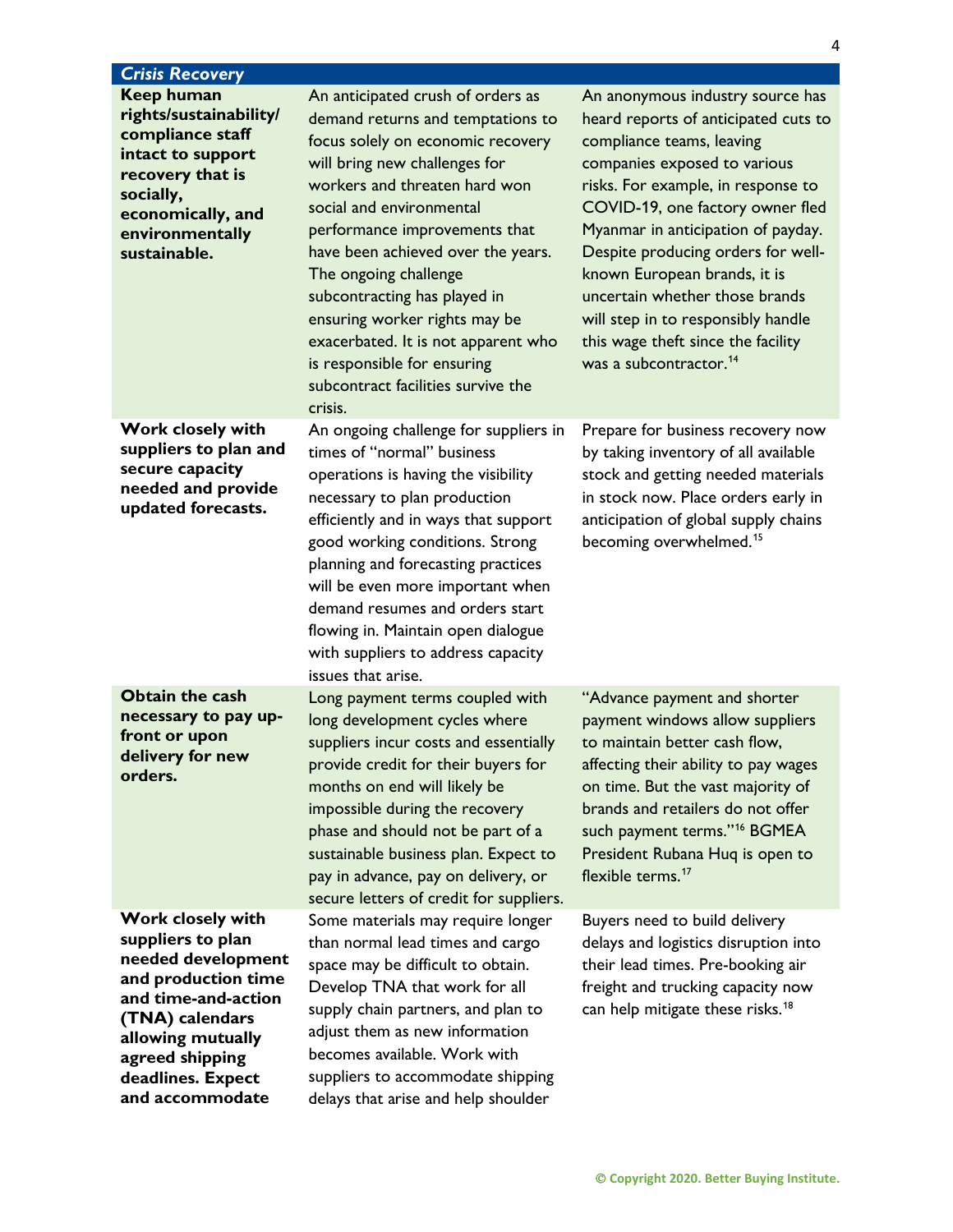| transportation<br>delays.                                                                                                                                                           | the burden of increased shipping<br>costs if alternative methods are<br>needed.                                                                                                                                                                                                                                        |                                                                                                                                                                                                                                                                                                                                                    |
|-------------------------------------------------------------------------------------------------------------------------------------------------------------------------------------|------------------------------------------------------------------------------------------------------------------------------------------------------------------------------------------------------------------------------------------------------------------------------------------------------------------------|----------------------------------------------------------------------------------------------------------------------------------------------------------------------------------------------------------------------------------------------------------------------------------------------------------------------------------------------------|
| <b>Closely coordinate</b><br>with nominated raw<br>materials and other<br>suppliers to align<br>lead times,<br>deliveries, and<br>payment terms with<br>Tier I suppliers'<br>needs. | Even under normal conditions, Tier<br>1 suppliers often face penalties for<br>shortcomings of nominated raw<br>materials suppliers. Engage in<br>enhanced management of these<br>relationships in ways that work for<br>everyone.                                                                                      | During the initial phase of the<br>COVID-19 crisis when suppliers<br>were having trouble obtaining raw<br>materials, some buyers penalized<br>their suppliers for the resulting<br>shipping delays. <sup>19</sup> Poor buyer<br>practices now will create a lack of<br>trust between Tiers and jeopardize<br>long-term partnerships. <sup>20</sup> |
| Make efficiency a<br>high priority in<br>corporate operations<br>and day-to-day<br>business with<br>suppliers.                                                                      | Normal travel associated with global<br>sourcing and production may be<br>slow to resume and carries high<br>costs as well as delays in decision-<br>making. Implement virtual fittings,<br>onsite or virtual approvals, and<br>virtual meetings with suppliers to<br>streamline communication and<br>speed to market. | Clear communication and accurate<br>data will be critical when<br>production resumes. Buyers and<br>suppliers need to be closely aligned<br>to anticipate the right inventory. $21$                                                                                                                                                                |

# **Subscribe with Better Buying™**

The practices that will enable companies to survive this crisis are key elements of long-term, mutually beneficial sustainable partnerships. Better Buying<sup>TM</sup> works with companies to strengthen these partnerships and identify weaknesses that risk their long-term viability. Through company-specific data collection and analysis, as well as industry-wide reporting, Better Buying<sup>TM</sup> can provide the transparency and insight needed to future proof your supplier partnerships.

# **Our Evidence**

#### **Short-Term Crisis Management: Supporting Supplier Cash Flow**

#### General Problem

Unquestionably, all supply chain partners are facing immediate cash flow challenges. While retailers and

brands are just coming to terms with the situation related to shuttering their stores, supplier cash flow problems began at the end of the year and reflect a twowave crisis that will compound in the months ahead when business resumes.

A first wave of the cash flow crisis hit suppliers at the beginning of the year when COVID-19 ravaged China and

*"All of the confusion on current and future orders coupled with lack of payment, goods stuck in the production process as WIP, ordered but unusable fabric, and inability to ship has created a short-term liquidity crisis. It has caused an inability for us to pay our vendors, employees and landlords. All cash is being preserved to pay our employees first and foremost."* 

 $\sim$  Supplier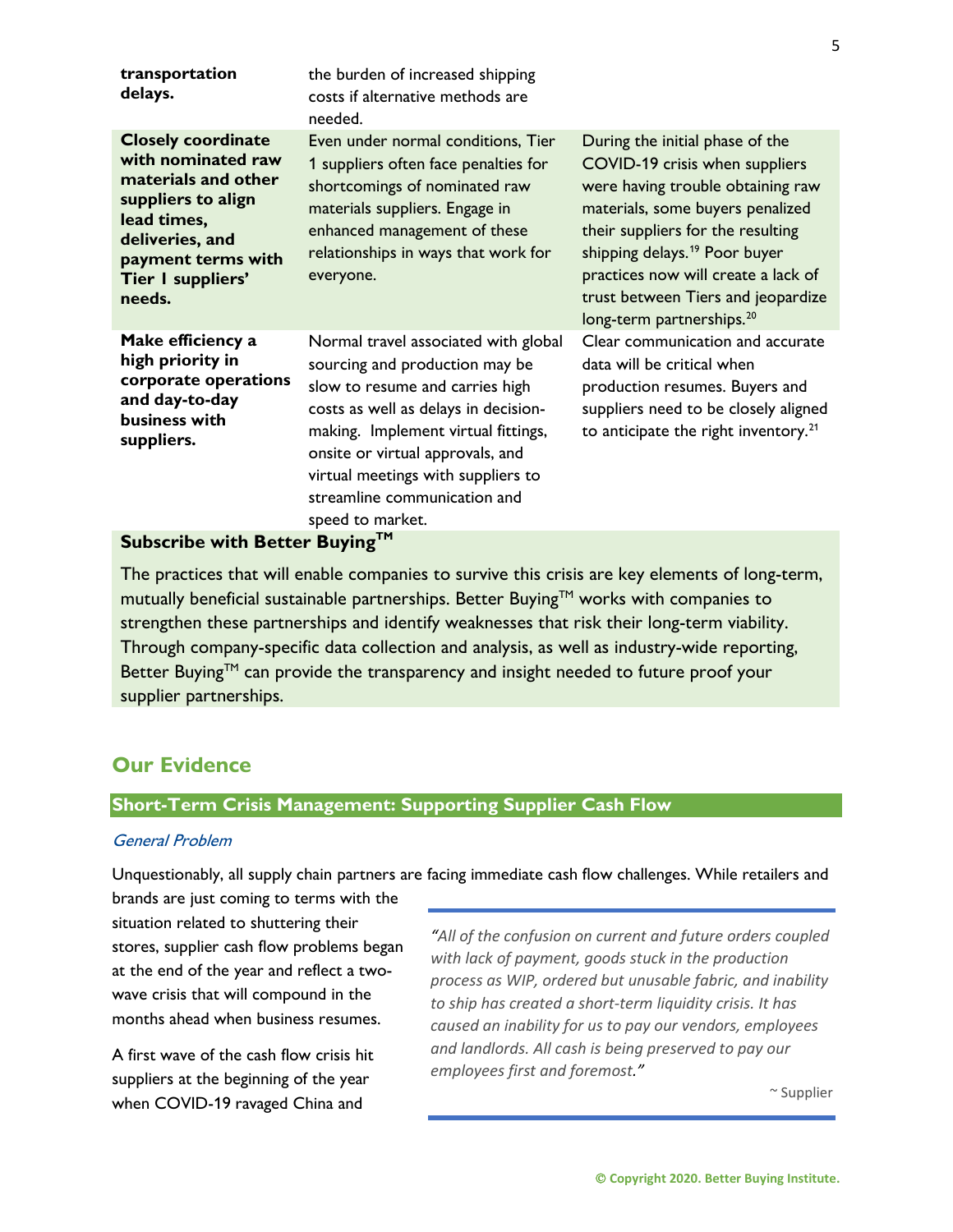affected production of finished goods, the availability and price of raw material supplies, and shipping of goods. Now, suppliers have entered the second wave of the cash flow crisis encompassing the drop in consumer demand and the specific ways their buyers are reacting.

Supporting immediate supplier cash flow is of critical importance to the future of the industry since this

will determine suppliers' ability to keep their workers and to efficiently deliver quality items when production resumes. Without a concerted effort to support suppliers over the next several months, Better Buying™ believes more workers will be negatively impacted and economic recovery will be delayed.

*"We are screwed big time."*  $~\sim$  Supplier

#### Supporting Data

A first-wave of challenges affecting supplier cash flow began at the beginning of the year when COVID-19 brought China's and East Asia's production and distribution to a virtual standstill.<sup>[22](#page-19-6)</sup> The region's role in textile production meant those challenges extended broadly to suppliers around the world. As seen in Figure A2 (see Appendix), 35% of suppliers reported inability to obtain raw materials for existing orders while 22% reported that those materials were available but at a higher cost. Delays associated with production meant shipping delays also occurred with 12% of suppliers reporting they had unplanned airfreight shipments.

Over 18% of suppliers reported they had been unable to secure cargo space, but the situation was much more of a problem for suppliers in Indonesia, East Asia, and Vietnam as compared with suppliers in Asia Pacific, Western Europe/UK, Latin America, and South Asia (see Figure 1). [1](#page-5-0) A similar percentage of suppliers indicated they were unable to reach shipping ports, with South Asia, India, and Bangladesh more adversely affected (see Figure 2).<sup>2</sup>



Note. The % are calculated based on 288 responses. The 6 countries with the most supplier participation and other participating regions were analyzed for significant differences within % of responses. Bars in blue indicate regions where suppliers are suffering similar to the global average, whereas red indicates regions where suppliers are suffering more than average and green where they are suffering less than average.

<span id="page-5-0"></span><sup>1</sup> Pearson's Chi-square=20.31, p=.041

Figure 1. Suppliers Unable to Secure Cargo Space<sup>[3](#page-5-2)</sup>

<span id="page-5-1"></span><sup>2</sup> Pearson's Chi-square=31.38, p=.001

<span id="page-5-2"></span><sup>&</sup>lt;sup>3</sup> The participating countries under each region are - East Asia: Cambodia, Korea Republic of (South Korea), Myanmar, Philippines, Singapore, Taiwan, Thailand; South Asia: Pakistan, Sri Lanka; Western Europe/UK: Belgium, Germany, Italy, Netherlands, Portugal, United Kingdom; Asia Pacific: Australia, Japan; EEMEA: Bulgaria, Egypt, Ethiopia, Jordan, Mauritius, South Africa, Turkey; Latin America: Argentina, Brazil, El Salvador, Guatemala, Honduras, Mexico, Nicaragua, Peru.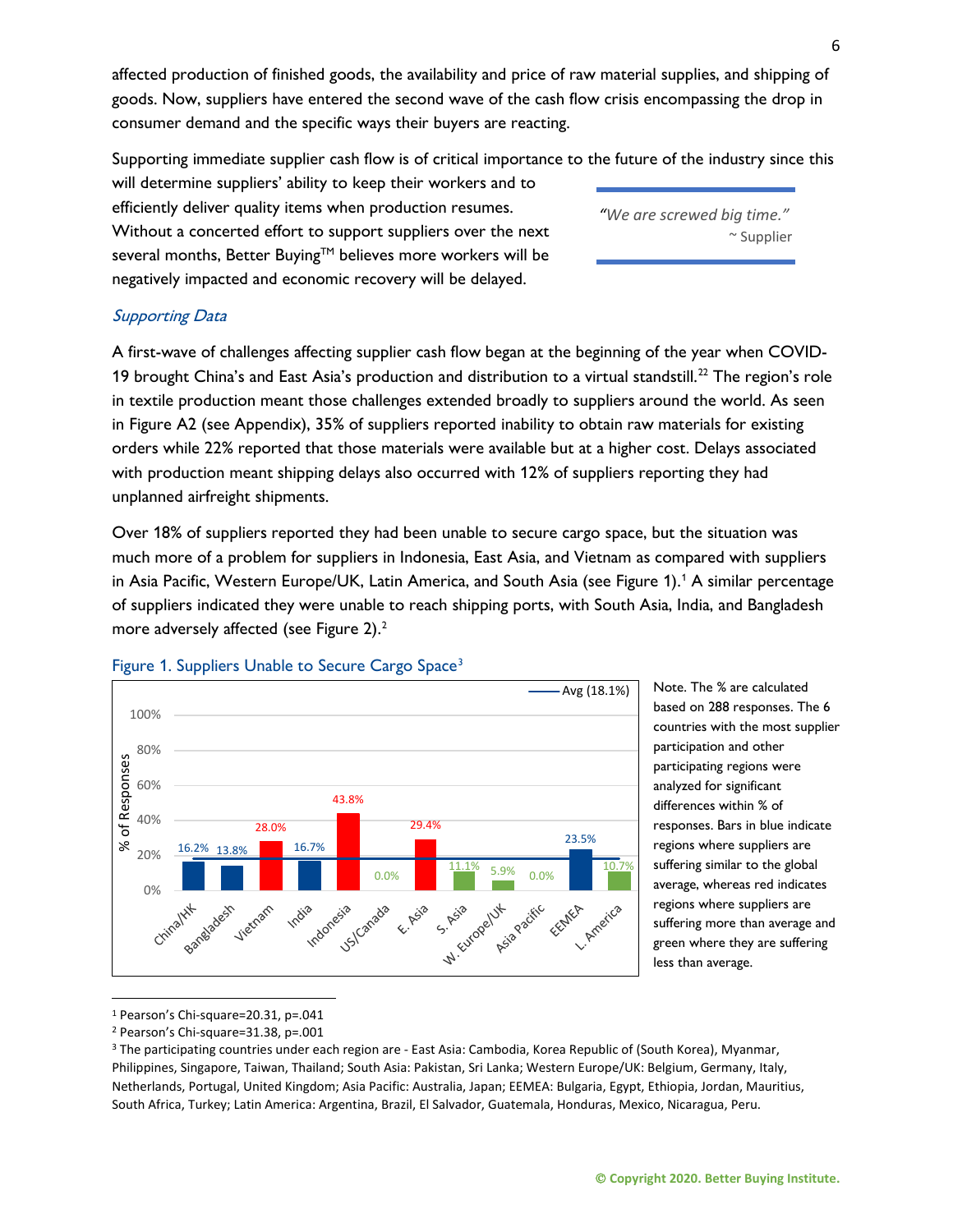



Despite efforts to diversify production, for example the 22% of suppliers reporting they have extended their production to include face masks/personal protective equipment (see Figure A2), a second wave of the cash flow crisis relates to demand.





The majority of suppliers indicated they are being impacted by a reduction in expected orders (see Figure 3). There are regional differences being reported, however, with many more suppliers in

US/Canada, Bangladesh, East Asia, and Asia Pacific more frequently reporting reductions in expected orders as compared with suppliers in EEMEA, India, and Western Europe/UK.<sup>[4](#page-6-0)</sup>

Furthermore, what one supplier referred to as "knee-jerk reactions" of customers with their purchasing practices over the last few weeks are intensifying cash flow challenges. Seventy percent of suppliers reported customers have canceled orders, with another 66% reporting volume of existing orders has been reduced (see Figure A3 in Appendix).

Sixty percent of suppliers are also reporting that customers are pushing back existing order shipping dates, although this differs regionally (see Figure 4). Pushing back shipping dates is reported more frequently by suppliers in US/Canada, Vietnam, Indonesia, East Asia and China/Hong Kong. This is less frequently reported by suppliers in Asia Pacific, South Asia, Western Europe/UK, EEMEA, Latin America, and India.<sup>[5](#page-6-1)</sup>

<span id="page-6-0"></span><sup>4</sup> Pearson's Chi-square=20.80, p=.036

<span id="page-6-1"></span><sup>5</sup> Pearson's Chi-square=37.42, p=.000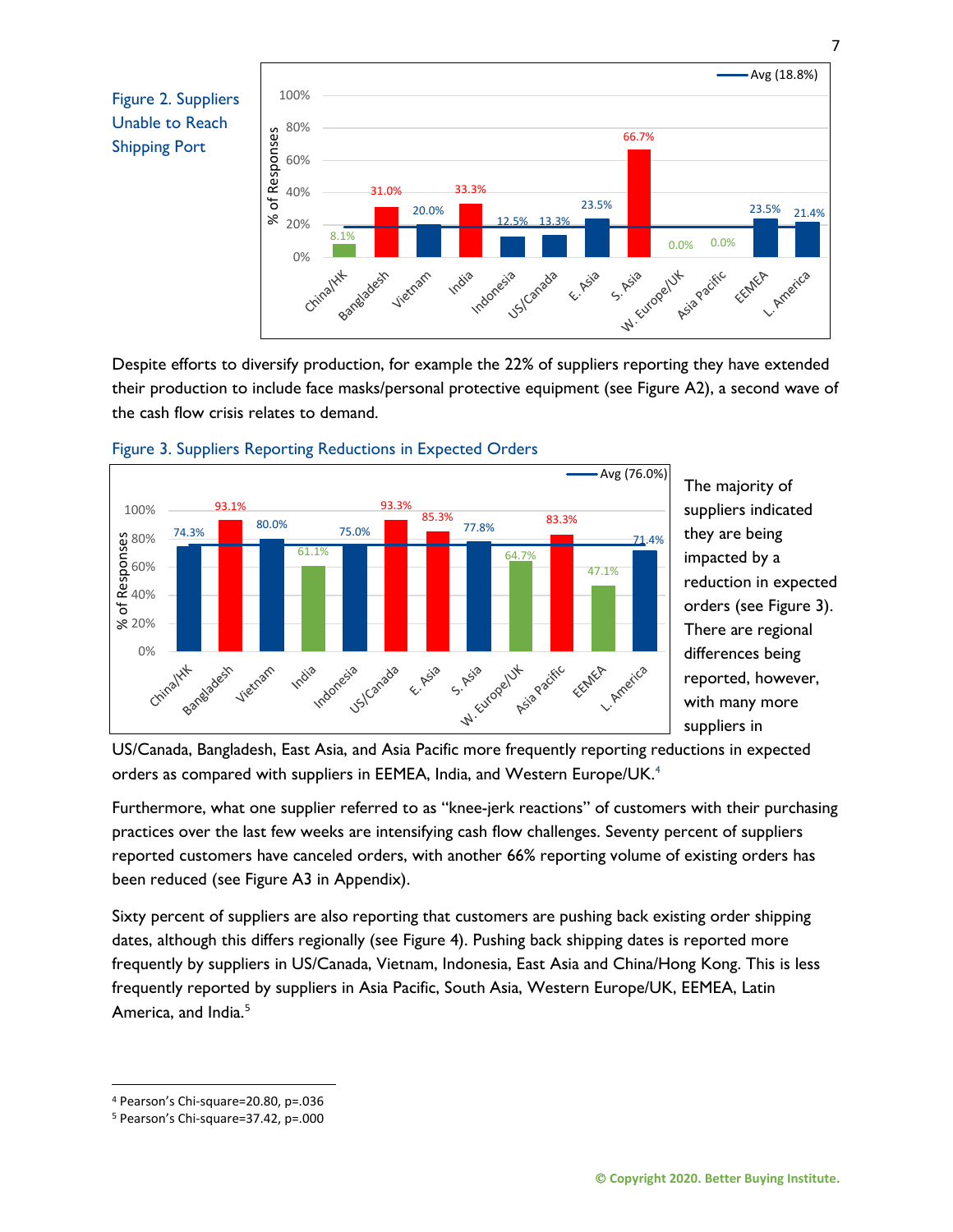Figure 4. Suppliers Reporting Shipping Dates for Existing Orders Pushed Back



In addition to decisions affecting volume and timing of existing orders, 41% of suppliers are reporting that payment terms have been extended and 35% report an increasing number of late payments (see Figure A3 in Appendix).





Not surprisingly, even at this relatively early point in the cash flow crisis, 24% of suppliers are reporting an inability to pay vendors. Regional differences in the inability to pay vendors suggest cash flow/liquidity

may be bigger problems in Bangladesh, US/Canada, Latin America, Indonesia, and India (see Figure 5).<sup>6</sup> Better Buying™ knows of Hong-Kong-based suppliers that are liquifying personal assets in order to satisfy accounts payable and to cover the wages of their factory workforce for several months. Some suppliers may not have the ability to do this, and buyers should collaborate on mutually beneficial solutions to ensure they have business partners to work with when this crisis is over.

The cash flow crisis is having immediate damaging impacts on workers, which will compound to further limit the ability of suppliers to start production when business resumes. Thirty-six percent of suppliers

<span id="page-7-0"></span><sup>6</sup> Pearson's Chi-square= 25.85, p=.007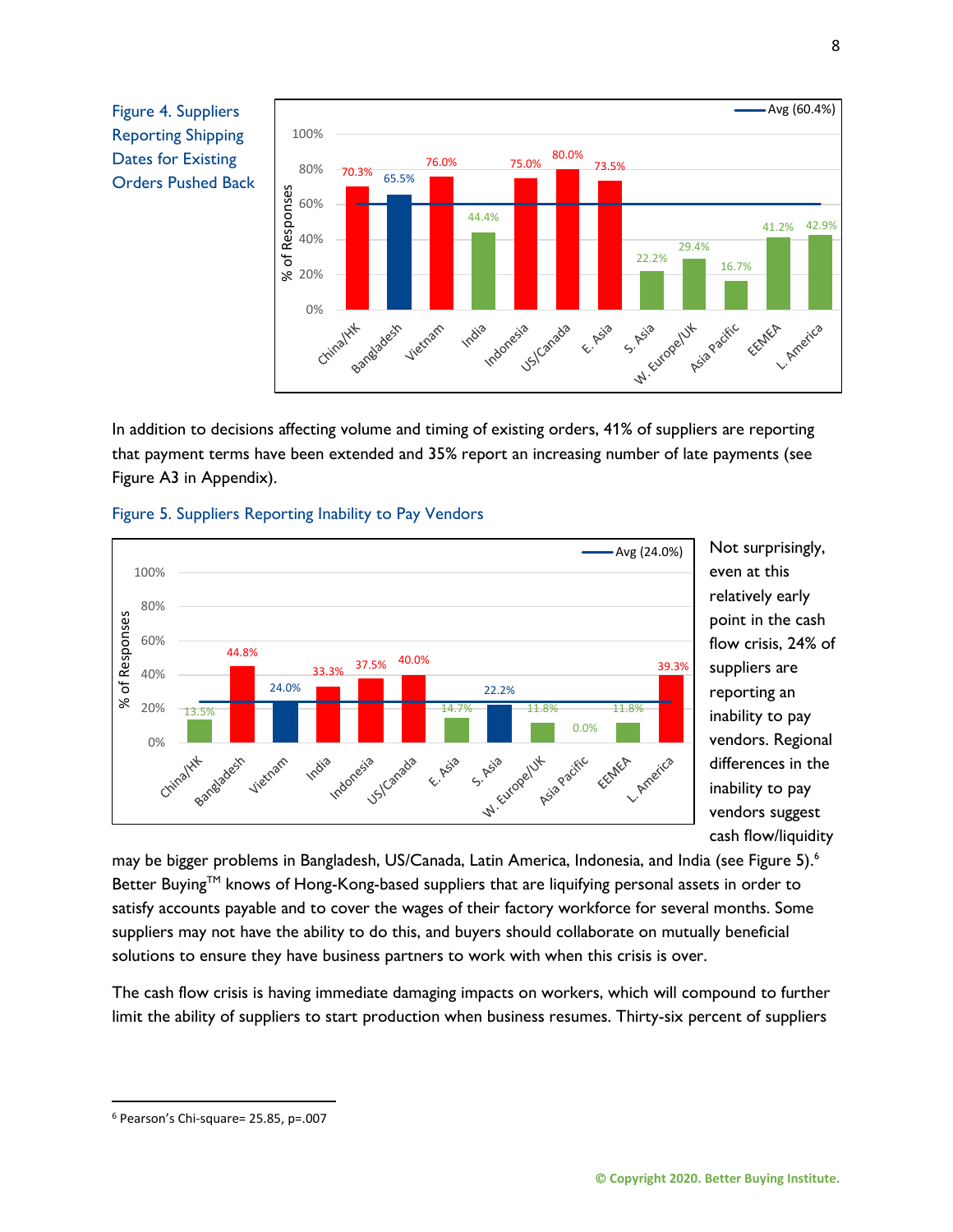report they have already had to reduce hours for their workers, but this is happening much more frequently in the US/Canada, Vietnam, East Asia, and Indonesia (see Figure 6).<sup>[7](#page-8-0)</sup>





Worker layoffs are also reported by 30% of suppliers, though this is a much more serious problem in US/Canada, India, Vietnam, and Indonesia (see Figure 7). [8](#page-8-1)

Figure 7. Suppliers Reporting Worker Layoffs

#### Best Practices

Best practices for how to address the immediate cash flow crisis have been reported by suppliers. These best practices include not canceling orders, collaborating to reduce negative impacts, rationalizing

current assortments, providing full compensation or ontime/early payment despite orders being held or quantities being reduced, paying for fabric/raw material liability, and accepting shipping delays, among others less frequently reported (see Table A1 in Appendix). Keep in mind that what is a best practice for one supplier may not be viewed as such by all.

*"Some customers have tried to keep some orders even if they are stocking inventories as they also understand the issue of shocking the supply chain."* ~ Supplier

Several suppliers reported best practices of buyers that are not canceling orders or are working with them on an agreeable period for order postponement in lieu of cancellation. As explained by one supplier, "some customer[s] are really concern of the situation and working very closely with

<span id="page-8-0"></span><sup>7</sup> Pearson's Chi-square=24.05, p=.013

<span id="page-8-1"></span><sup>8</sup> Pearson's Chi-square=26.94, p=.005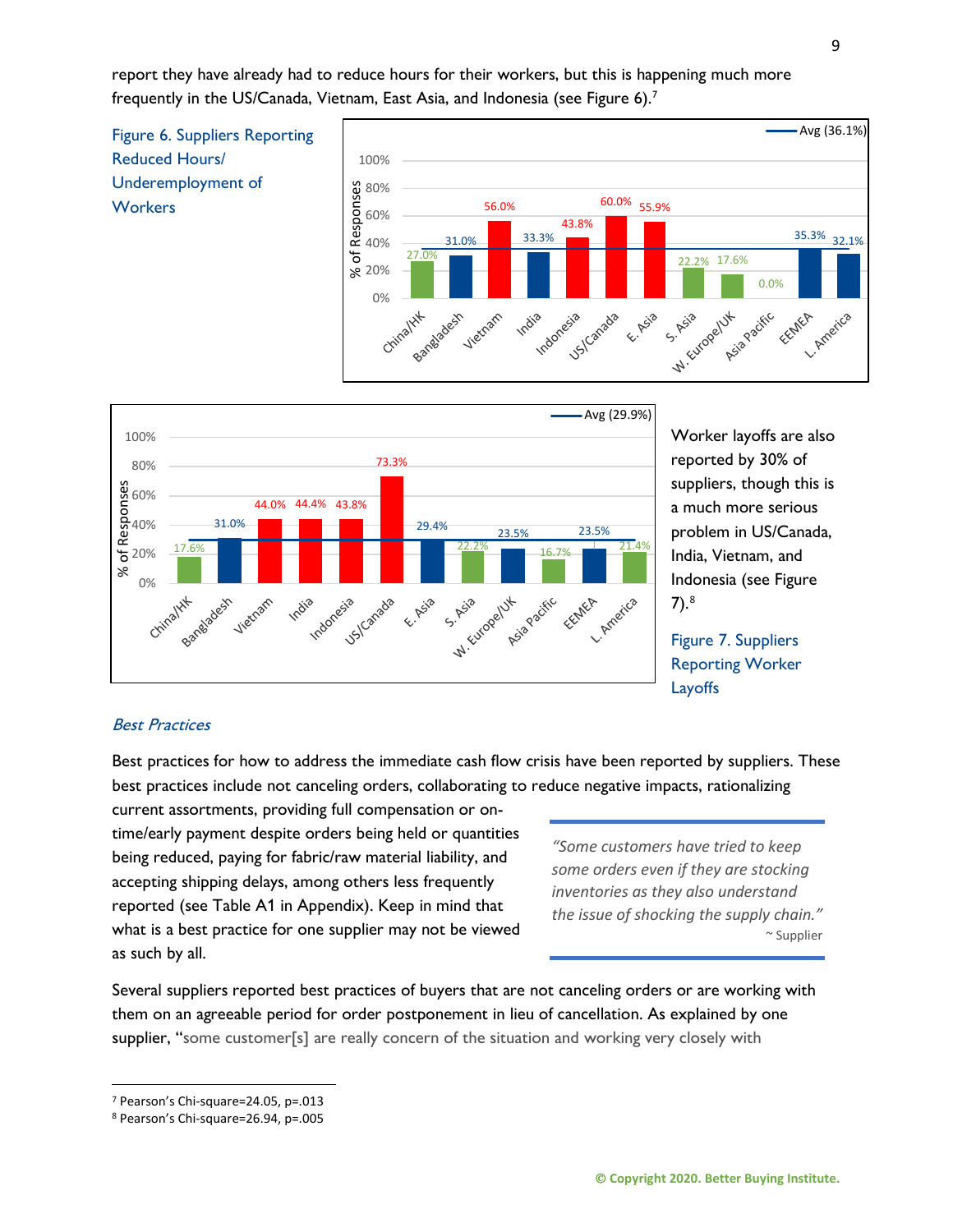manufacturer in order not to cancel something which I already produced or already cut" with another expanding "They try to see the big picture and will drive this opportunity to push instead of cancelling orders." Another supplier indicates the self-sacrifice of some buyers in working with them to prevent long-term supply chain damage, reporting that "Some customers have tried to keep some orders even if they are stocking inventories as they also understand the issue of shocking the supply chain."

| Summary of Poor Practices and Best Practices Related to Short-Term Crisis<br><b>Management: Supporting Supplier Cash Flow</b> |                                          |  |
|-------------------------------------------------------------------------------------------------------------------------------|------------------------------------------|--|
| <b>Current Impacts/Poor Practices</b>                                                                                         | <b>Best Practices</b>                    |  |
| Canceling orders                                                                                                              | • Not canceling orders                   |  |
| Extended payment terms                                                                                                        | Collaborating to reduce negative impacts |  |
| Increase in number of late payments                                                                                           | • Rationalizing current assortments      |  |
| • Reduction in expected orders and                                                                                            | • Providing full compensation or on-     |  |
| quantities                                                                                                                    | time/early payment despite orders being  |  |
| Inability to pay vendors                                                                                                      | held or quantities being reduced         |  |
| Reduced hours/underemployment                                                                                                 | Paying for fabric/raw material liability |  |
| Worker layoffs                                                                                                                | Accepting shipping delays                |  |

Furthermore, in lieu of outright cancelation, some buyers are carefully reviewing their orders and making rational choices about the product assortments needed now and using that to determine which styles can be brought in (perhaps with increased volume), and which styles should be canceled. In reporting this rationalization process, one supplier explained that their buyer "Not cancel the existing orders but just reschedule them with the later months to ship" while another described their buyer was "Reducing slow sale product but increasing others."

To further provide support when orders are canceled or postponed, or forecasted volumes are changed, some buyers are taking liability for materials that have already been purchased and will be unused in the immediate future. For example, one supplier indicated that a buyer "provide the help to factory to reduce the loss and pay for the liability."

Similarly, and in stark contrast to canceling orders to get out of paying for them, unilaterally extending payment terms, reducing payments or the price of goods, or paying late, there is evidence of some buyers providing full compensation despite order reduction and paying on-time or even early. For example, suppliers reported the following:

*"One customer is going to great lengths to help with the liquidity crisis of their suppliers, including early payment"*

*"Our core partners that are delaying the shipment of goods are offering to pay us a small deposit = 25-35% to help ease the cash flow crunch while we wait for them to advise revised shipment schedule"*

#### *"Agreeing to pay invoices for held garments Reducing quantities but paying full price to cover reduced quantities."*

Several suppliers also acknowledged the important best practice some buyers implemented related to the first wave of the crisis by accepting shipping delays. For example, one reported that "Customers understand the situation and accept shipping dates delayed" while another explained that at the "start of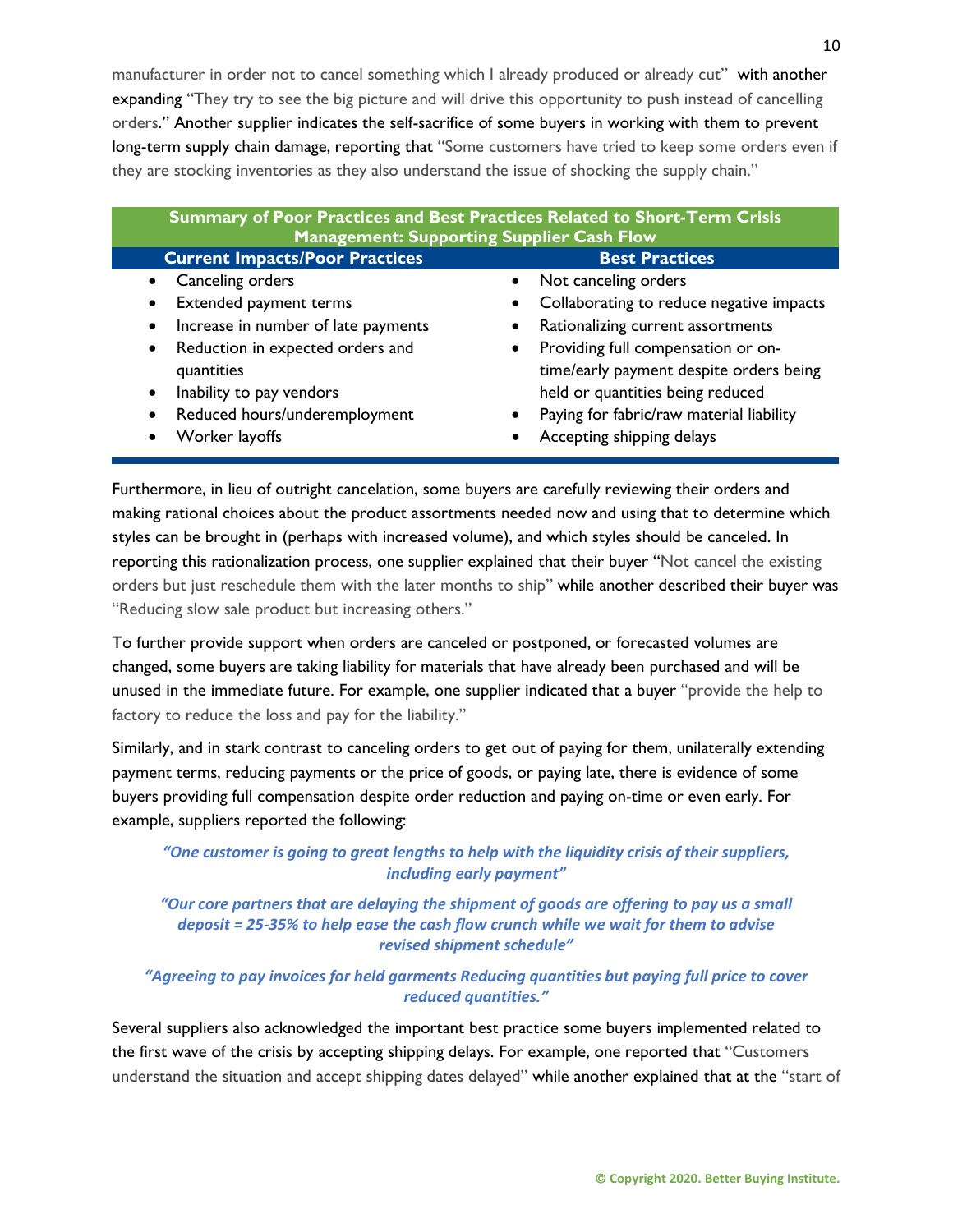corona, when only China was effected, customers were very understanding of the delays due to the situation."

#### **Recovery Phase: Anticipating Challenges Through Proactive Partnership**

#### General Problem

Companies that survive the immediate COVID-19 crisis will eventually enter into a recovery phase, which comes with its own set of challenges and opportunities. With buyers and suppliers reeling from the aforementioned impacts – not to mention the consequences of tens of thousands of furloughed employees, factory and retail store closures, and a plethora of broken contracts – we can expect an industry-wide scramble to recover some sense of normalcy. Take caution: when demand picks up and companies start placing production orders again, business as usual will not be a viable strategy. Adjustments will have to be made to day-to-day business practices, and a new normal will have to be realized to ensure buyers and their suppliers survive the recovery phase.

In addition to the best practices offered by suppliers in the survey that help address the immediate cash flow problems, drawing on its broader data collected about purchasing practices over the last several

When demand picks up and companies start placing production orders again, business as usual *will not be a viable strategy*.

years, Better Buying<sup>TM</sup> believes that suppliers will require new financial arrangements with their buyers as demand returns. Already, suppliers responding to our annual data collection with the Better Buying™ Purchasing Practices Index were reporting the need for shorter payment terms and alignment of

payment terms between first tier and second tier suppliers. Buyers need to prepare for a new reality where suppliers will not be extending credit as they have in the past in the form of long payment terms, but instead will require their buyers to take on a greater share of this financial burden.

The recovery phase will carry with it a major hurdle, described by Angela Chan of Sourcing Journal as a "bullwhip effect."<sup>[23](#page-19-7)</sup> Buyers that have taken advantage of every possible method to reduce their inventories during the initial crisis management will find themselves under intense pressure to quickly re-stock their stores once demand returns. The sharp increase in demand for production capacity, in addition to the sheer volume of goods that will need to be produced, will have far-reaching consequences for production planning and efficiency, product quality, and working conditions. Buyers need to ensure they have strategies in place to mitigate the associated risks and continue to support sustainable partnerships. This includes keeping human rights/labor compliance staff intact and supporting them in setting boundaries for purchasing that protect supplier businesses and their workers.

#### Supporting Data

Beyond the immediate cash flow problems suppliers are experiencing, evidence suggests these will continue for several months and regions may be affected differently. Sixty percent of suppliers are reporting changes to forecasted volumes and 45% report changes in capacity reserved by their buyers (see Figures 8 and 9). Changes in both forecasted volumes and capacity reserved is more frequently reported by suppliers in Vietnam, East Asia, Indonesia, with several other regions reporting high rates of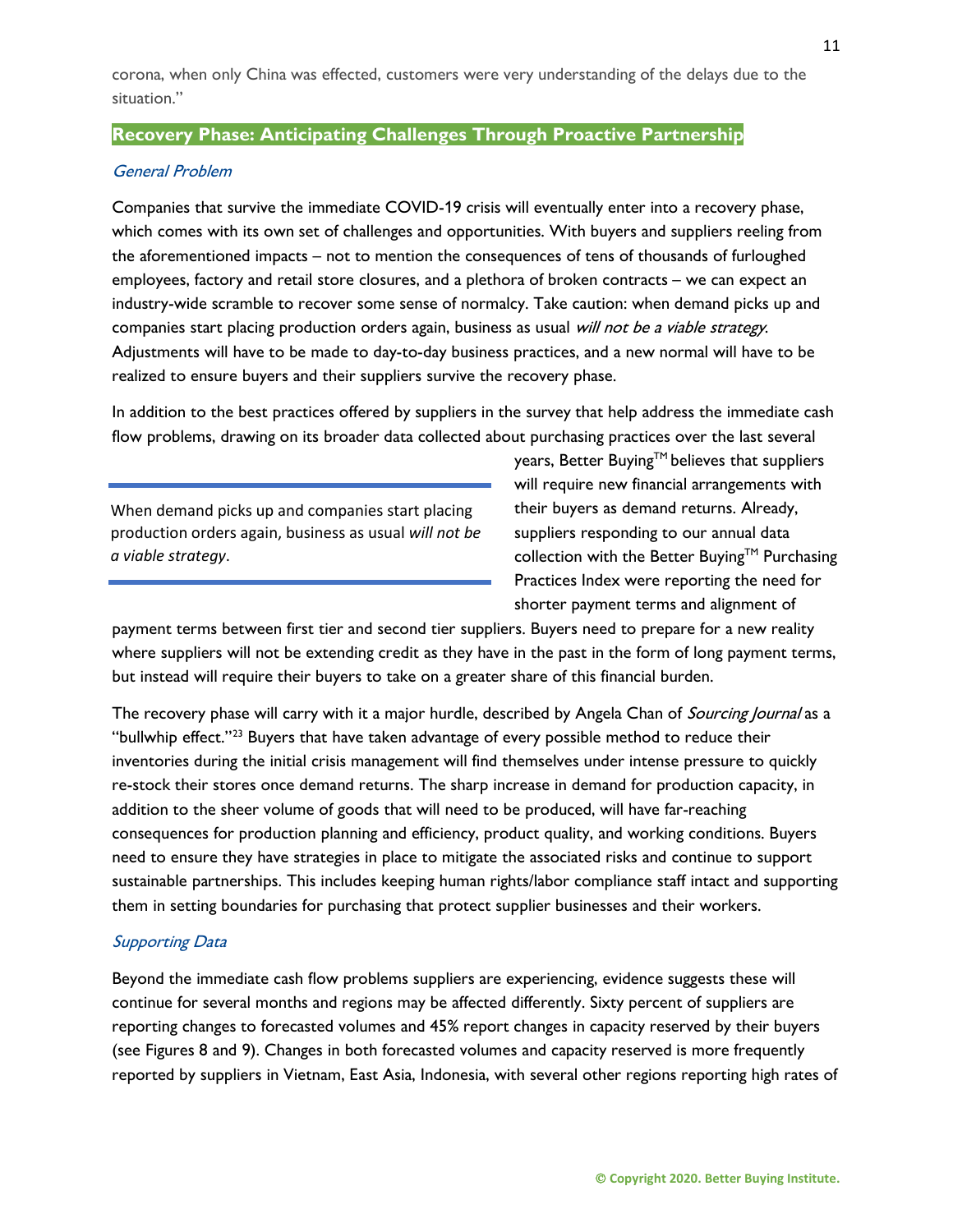changes to capacity reserved.<sup>[9](#page-11-0),[10](#page-11-1)</sup> Assuming these are downward changes, suppliers will continue to face cash flow challenges for months to come. These and other regional differences reported here underscore the importance of all retailers and brands engaging with their own suppliers to understand their situation at this time of crisis.





#### Figure 9. Suppliers Reporting Changes in Capacity Reserved



Following the initial crisis phase, many suppliers will require advance payments, cash on delivery, or

letters of credit to begin producing orders again. Thus, retailers and brands are advised to secure their own cash flow situation through corporate bonds, loans, credit lines, or other formal finance mechanisms so they can satisfy their immediate accounts payable and prepare to pay for future orders.<sup>[11](#page-11-2)</sup> Based on industry-

Following the initial crisis phase, many suppliers will require advance payments, cash on delivery, or letters of credit to begin producing orders again.

<span id="page-11-0"></span><sup>9</sup> Pearson's Chi-square=25.70, p=.007

<span id="page-11-1"></span><sup>10</sup> Pearson's Chi-square=23.82, p=.014

<span id="page-11-2"></span><sup>11</sup> The authors appreciate the corporate finance insights provided by Dr. Peter Cheng, Better Buying Institute board member and chairman of Hanbo Enterprises Holdings Limited.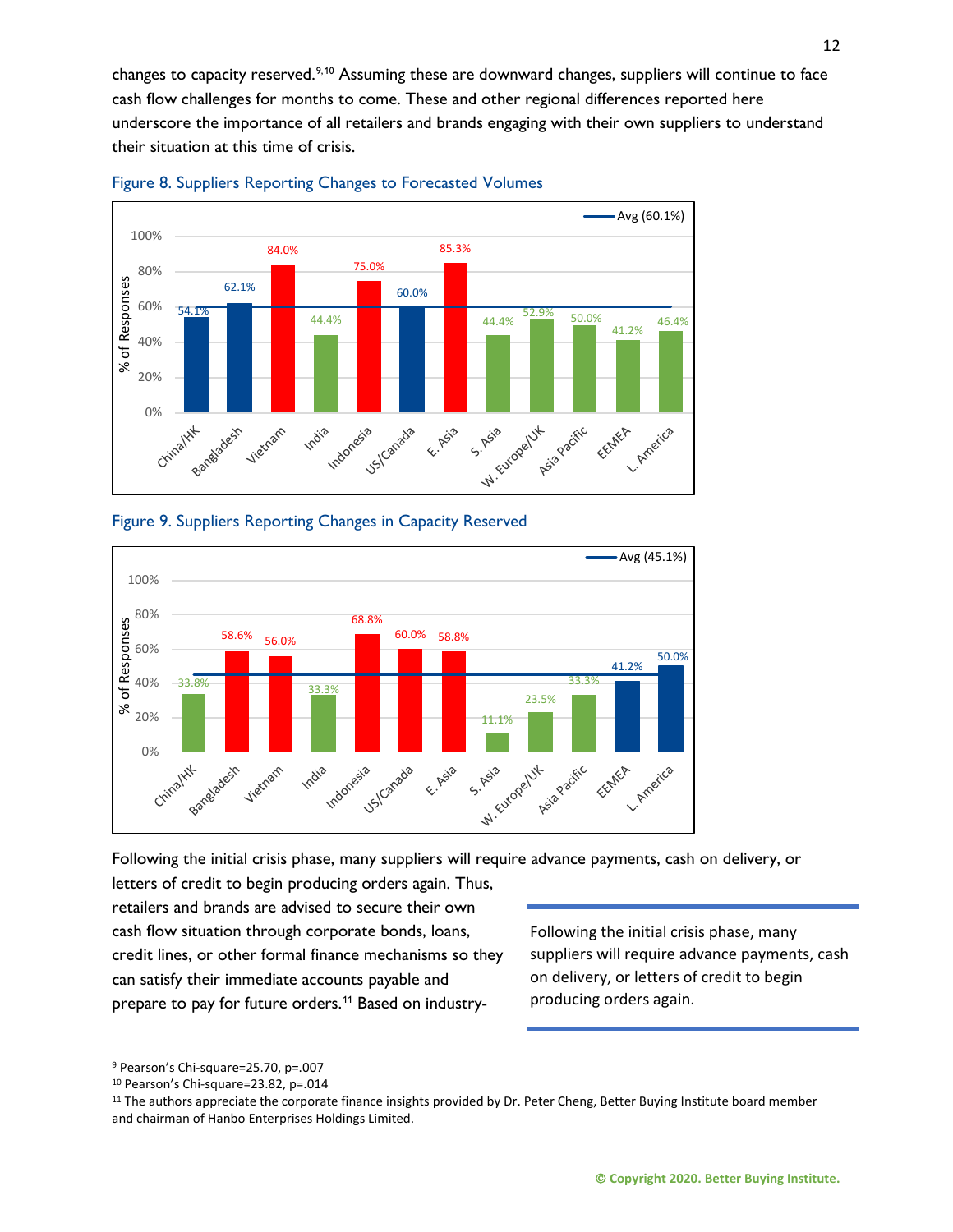wide findings from the forthcoming 2020 Better Buying<sup>TM</sup> Industry Trend Report, we know that 40% of suppliers already face payment terms of more than 60 days under normal business conditions. Brands and retailers cannot continue to use standard purchasing practices during the COVID-19 recovery phase that have made such a tremendous contribution to the current economic disaster playing out for suppliers and their workers. Many suppliers that survived the initial crisis will be unable to accept orders with pre-crisis payment terms, and others will be unwilling to do so.

The coming "bullwhip effect" cannot be underestimated.<sup>24</sup> Longstanding issues related to forecasting, reserving capacity, and providing regular forecast updates will become even more relevant when demand for production capacity surges. From the forthcoming 2020 Better Buying™ Industry Trend Report, we know that 17% of suppliers already lack visibility into the upcoming buying season and half receive late and last-minute forecasts (less than 90 days in advance of production) which leads to inefficient production and the potential for either increased overtime or underemployment due to idle lines. In the absence of appropriate proactive measures, we anticipate much worse performance on these factors when retail stores re-open and production resumes. In the midst of increased competition to secure capacity, cargo space and transportation options will likely be limited and shipping delays should be expected. Buyers need to work with their human rights/social compliance teams and act now to mitigate potential risks related to excessive overtime and unauthorized subcontracting (if subcontract facilities even survive the crisis) by reserving production capacity and working closely with suppliers to address any capacity limitations – buyer flexibility will be critical as the industry tries to get back on its feet.

Suppliers' inability to pay their vendors will continue to be an issue during the recovery phase, meaning buyer management of nominated raw materials suppliers including alignment of lead times, deliveries, and payment terms will be key to success. Some suppliers (13%) are already reporting buyers pursuing

increased partnership with raw materials suppliers, especially those in Vietnam and East Asia, as indicated by the green bars in Figure 10. [12](#page-12-0)

# Figure 10. Suppliers Reported Increased Support/Partnership with Raw Material Suppliers



With the onslaught of order cancelations and reduced order volumes, many suppliers have been left to bear substantial raw material liability on their own. Better Buying™ has heard several reports outside of the latest supplier survey about raw materials on hand that could be used immediately to get production going again – buyers should work directly with their suppliers to identify opportunities to jumpstart production and achieve the most efficient production timelines.

<span id="page-12-0"></span><sup>12</sup> Pearson's Chi-square=19.81, p=.048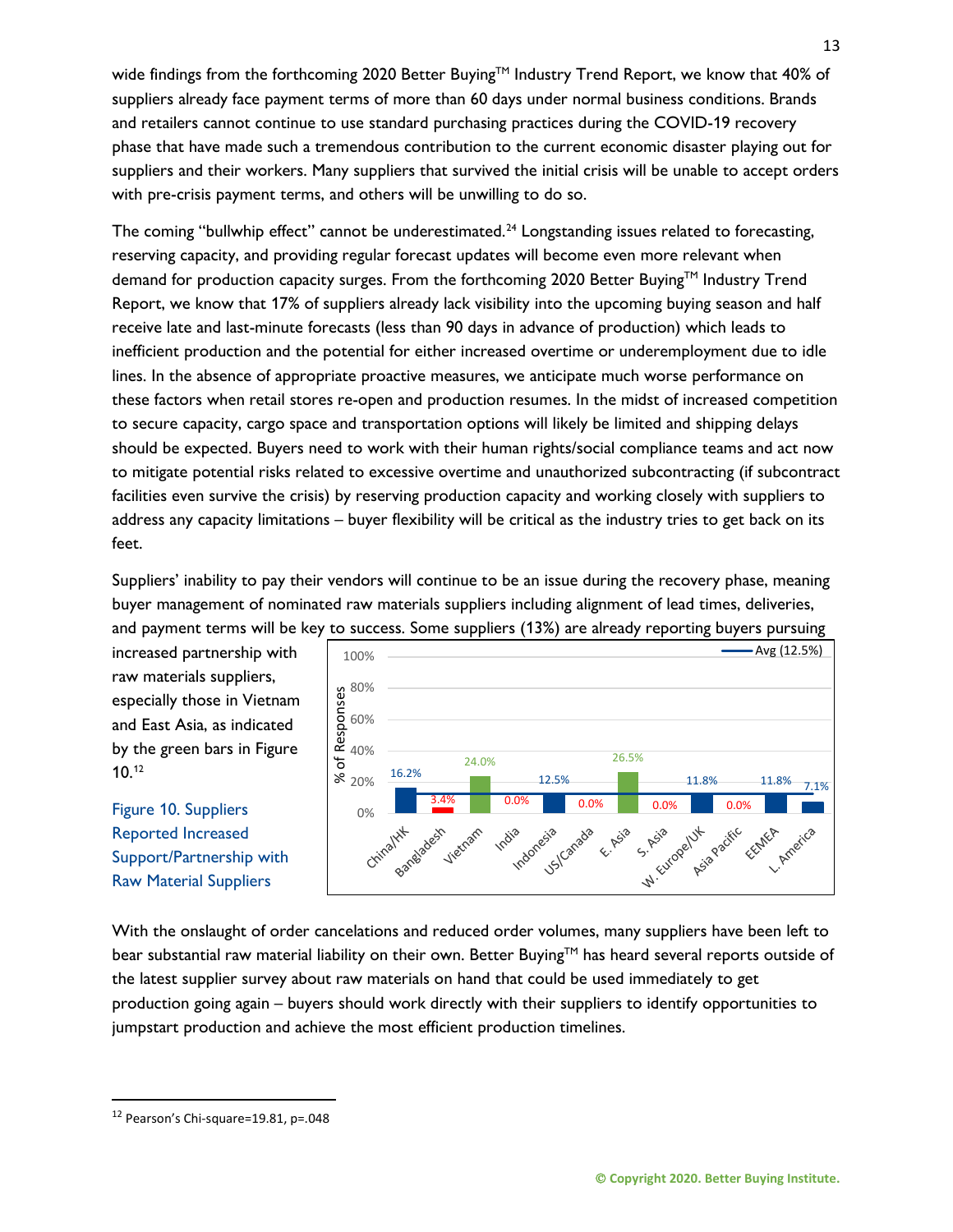Current worker-related impacts will also lead to complications during the recovery phase. The underemployment, layoffs, and turnover suppliers are reporting now mean that without quick attention to ensuring supplier cash flow and retaining a core workforce, the needed workers to efficiently produce high quality goods will not be readily available when production resumes. Under normal circumstances, monthly order variability leads to reduced factory efficiency and productivity, increased worker and management stress, and increased operating costs. When production starts up again, buyers should anticipate that these impacts will intensify and put strategies in place so as not to underestimate the consequences for product quality, on-time delivery, and working conditions.

#### Best Practices

Several best practices reported by suppliers will become particularly relevant once the industry enters the recovery phase. These include providing updated forecasts/plans, securing future production capacity, enhanced management of raw materials suppliers, accepting shipping delays, willingness to accept increased costs/alternative methods to ship goods, and implementing virtual technology to streamline communication/improve efficiency.

| Summary of Poor Practices and Best Practices Related to Crisis Recovery |                                                   |  |
|-------------------------------------------------------------------------|---------------------------------------------------|--|
| <b>Current Impacts/Poor Practices</b>                                   | <b>Best Practices</b>                             |  |
| • Changes to forecasted volumes                                         | Providing updated forecasts/plans<br>$\bullet$    |  |
| Changes in capacity reserved<br>$\bullet$                               | Securing future production capacity<br>٠          |  |
| Inability to pay vendors<br>$\bullet$                                   | Enhanced management of raw materials<br>$\bullet$ |  |
| Reduced hours/underemployment<br>$\bullet$                              | suppliers                                         |  |
| Worker layoffs                                                          | Accepting shipping delays<br>$\bullet$            |  |
| Worker turnover                                                         | Willingness to accept increased<br>$\bullet$      |  |
| Delays in receive tech packs/product<br>$\bullet$                       | costs/alternative methods to ship goods           |  |
| specifications                                                          | Implementing virtual technology<br>$\bullet$      |  |

Multiple suppliers reported their buyers are already working closely with them to update production plans. One supplier reported their buyer "help us to make the plan in the next six months," while another commented that their buyer is providing as much detail as possible "so we can plan some even thou it's changeable." There are two factors to consider here: first, forecasts for orders that have already been disrupted, or as one supplier explained, "Provide updated schedule for pushed back shipments", and second, revised forecasts for the recovery phase as stated by another supplier: "Also giving us a clear forecast for after the crisis".

While not a frequent mention in the survey, one supplier captured the need to be thinking about future production capacity by commenting "Secure production capacity for post-pandemic (Global sources might be restructured)." This type of forward-thinking needs to begin as early as possible to develop viable strategies for future orders.

Some buyers have already demonstrated increased management of raw materials suppliers, as indicated by these supplier comments: "luckily they help us to work with raw material supplier" and "The customer assists with supplier and follow-up delivery, to ensure the time of material arrival at the factory." One company even heeded its supplier's early warning signs at the beginning of the year: "We already explain during the end of December early January…the expected difficult period. They took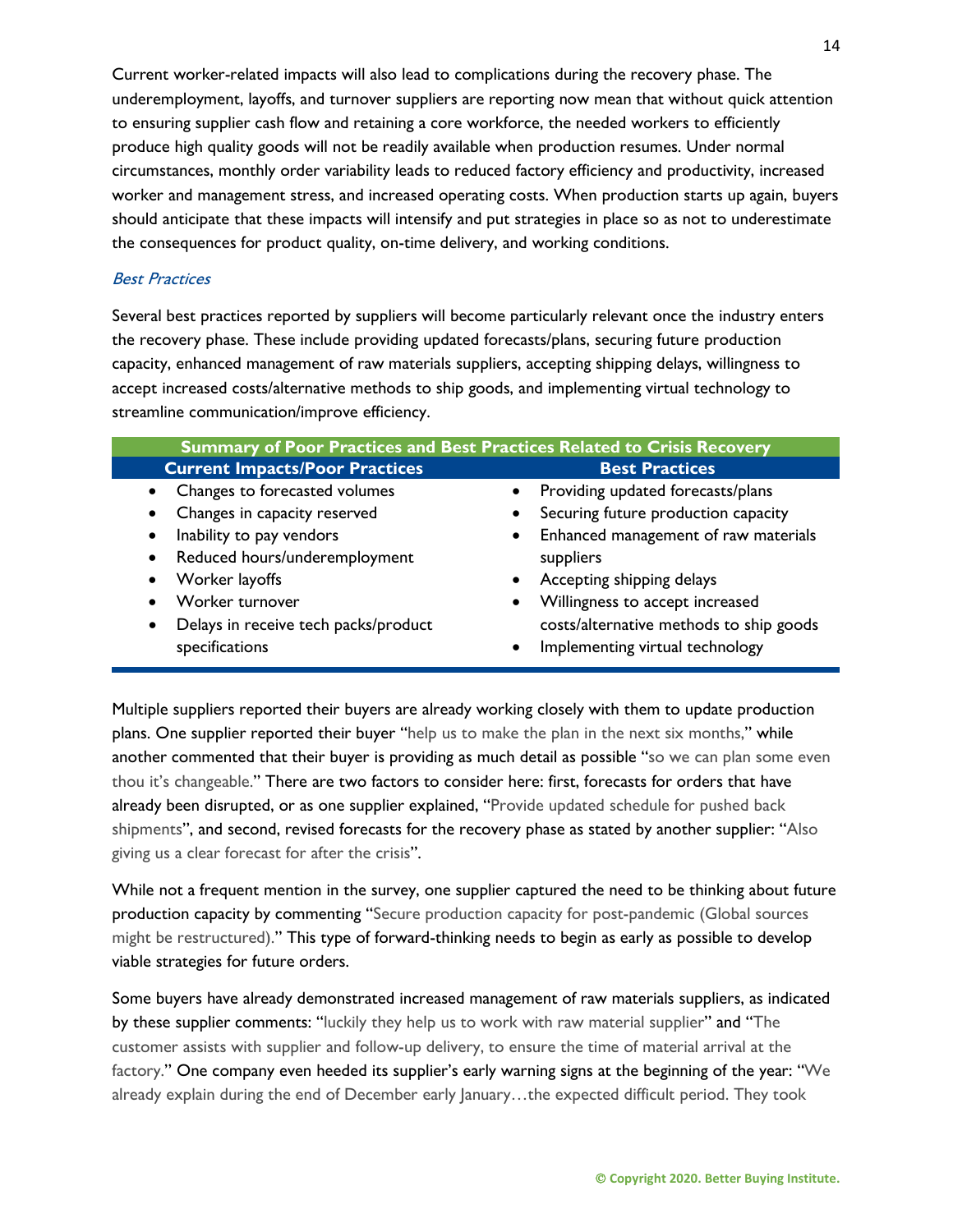necessary steps in supply chain by booking more greige in advance resulting that we more or less do not face an impact." This type of partnership will need to be widely adopted well into the recovery phase.

*"We already explain during the end of December early January…the expected difficult period. They took necessary steps in supply chain by booking more greige in advance resulting that we more or less do not face an impact."*  $\sim$  Supplier

Shipping and transportation will require increased flexibility. Several suppliers reported their buyers have "accepted our shipment delay due to Impact of Coronavirus." Often, buyers are even willing to make adjustments themselves: "Some will help to air bulk merchandises to final destinations at their cost," and "change air shipment to be a sea shipment."

COVID-19 has brought about unprecedented disruption to the way our industry operates. In reporting best practices,

some suppliers referenced accelerated use of virtual technology in response to travel restrictions and shipping disruptions. While many of the purchasing practices seen today represent a stark departure from long-term (and arguably expensive and inefficient) practices, buyers should consider whether certain process improvements involving technology can be maintained going forward. For example, virtual fittings and approvals can speed up the design and development process and, as one supplier indicated, "accelerate technical key points confirmation," while regular virtual meetings can "streamline communication" and address miscommunications in a timely manner. The recovery phase will be a prime time to implement any enhancements that can increase efficiency and remove bottlenecks in the production process.

Furthermore, suppliers reported transparent and constant communication as well as increased collaboration to manage negative impacts as best practices from the COVID-19 crisis. One supplier reported that their buyer is "keeping us in loop…they are in touch all the time," while another lauded their buyer for "proactive, frequent and transparent communication." Several suppliers indicated their buyers are willing to "discuss to find out the best way to solve the problem." For example, suppliers reported the following.

*"Customer and us together work out s plan based on both sides' status to go through this difficult time,"*

*"Collaboration has been excellent with all customers understanding constraints and vice-versa since the situation is impacting everybody,"* 

#### *"Ask first to vendor for providing any sustainable recommendation for order reduction candidates based on current fabric/production status which are not incurring liability."*

These practices are not merely best practices during crisis management or recovery mode, they are best practices *all the time*. These are key elements of long-term sustainable partnerships, and brands should seek to maintain these practices long after the effects of COVID-19 have passed.

# **About Better BuyingTM**

Better Buying™ is a global initiative that provides retailers, brands, and suppliers a cloud-based platform to obtain data-driven insights into purchasing activities. Better Buying's transparency fosters sustainable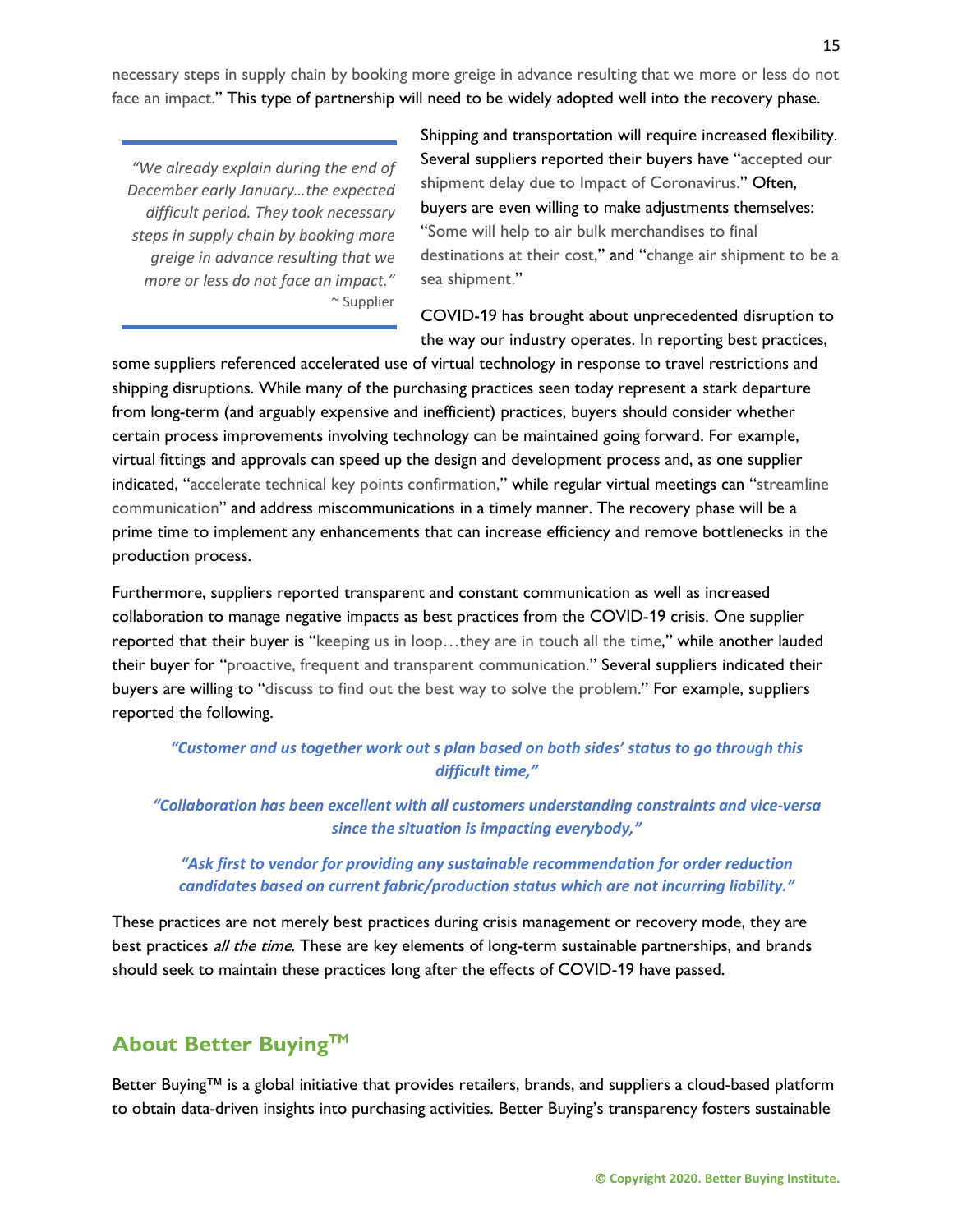partnerships and mutually beneficial financial results and other outcomes. Anonymous supplier ratings of buyer purchasing practices obtained by the independent third-party initiative are aggregated, scored, and made available to the retailers, brands, and suppliers with the goal of accelerating change and industrywide improvements across supply chains. Better Buying™ is a non-profit organization based in Delaware in the United States. For more information, visit:<https://betterbuying.org/>

# **Appendix**



Figure A1. Headquarter Countries of Participating Suppliers

Note: The % are calculated based on 294 responses. "All Others" include Argentina, Australia, Belgium, Bulgaria, Cambodia, Canada, Egypt, El Salvador, Ethiopia, Germany, Guatemala, Honduras, Italy, Japan, Jordan, Mauritius, Mexico, Myanmar, Netherlands, Nicaragua, Pakistan, Peru, Philippines, Portugal, Singapore, South Africa, Sri Lanka, Thailand, United Kingdom, and some responses that skipped this question.

Figure A2. General Impacts of Coronavirus Reported by Suppliers

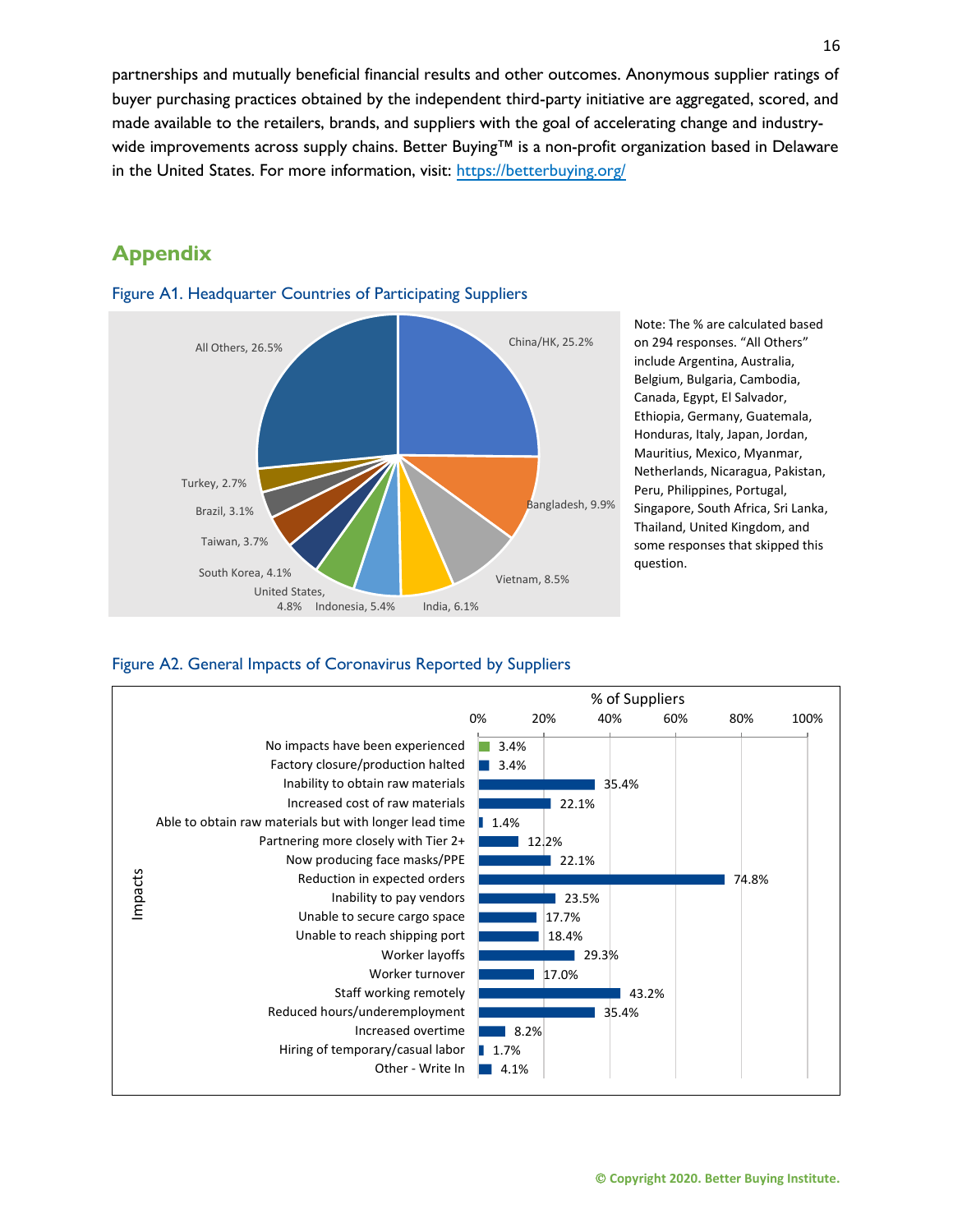#### Figure A3. Impacts of Coronavirus-related Purchasing Practices on Suppliers



#### Table A1. Themes of Best Practices Reported by Suppliers

| <b>Theme</b>                                                                                                                                                        | $#$ of<br>mentions | <b>Sample Quote</b>                                                                                            |
|---------------------------------------------------------------------------------------------------------------------------------------------------------------------|--------------------|----------------------------------------------------------------------------------------------------------------|
| <b>Transparent and Constant Communication:</b><br>Being in touch on a daily basis and discussing<br>options with suppliers versus unilaterally making<br>decisions. | 25                 | They are in touch all the time.                                                                                |
| Not Canceling Orders: Respecting contracts and<br>avoiding supplier liabilities for raw materials already<br>in place for production.                               | 23                 | They try to see the big picture<br>and will drive this opportunity<br>to push instead of cancelling<br>orders. |
| <b>Accepting Shipping Delays: Due for example to</b><br>raw materials delays, delays restarting production,<br>delays in workers returning to factories.            | 23                 | Customers understand the<br>situation and accept shipping<br>dates delayed.                                    |
| <b>Collaborating to Reduce Negative Impacts:</b><br>Engaging in discussion to identify mutually beneficial<br>solutions.                                            | 18                 | They are trying to find a good<br>solution working together.                                                   |
| <b>Paying for Fabric/Raw Material Liability:</b><br>Providing assurance that the company will pay for<br>fabric or other raw materials that have already been       | 10                 | We have received a mail from<br>the Head of Sourcing and<br>Country manager, assuring that                     |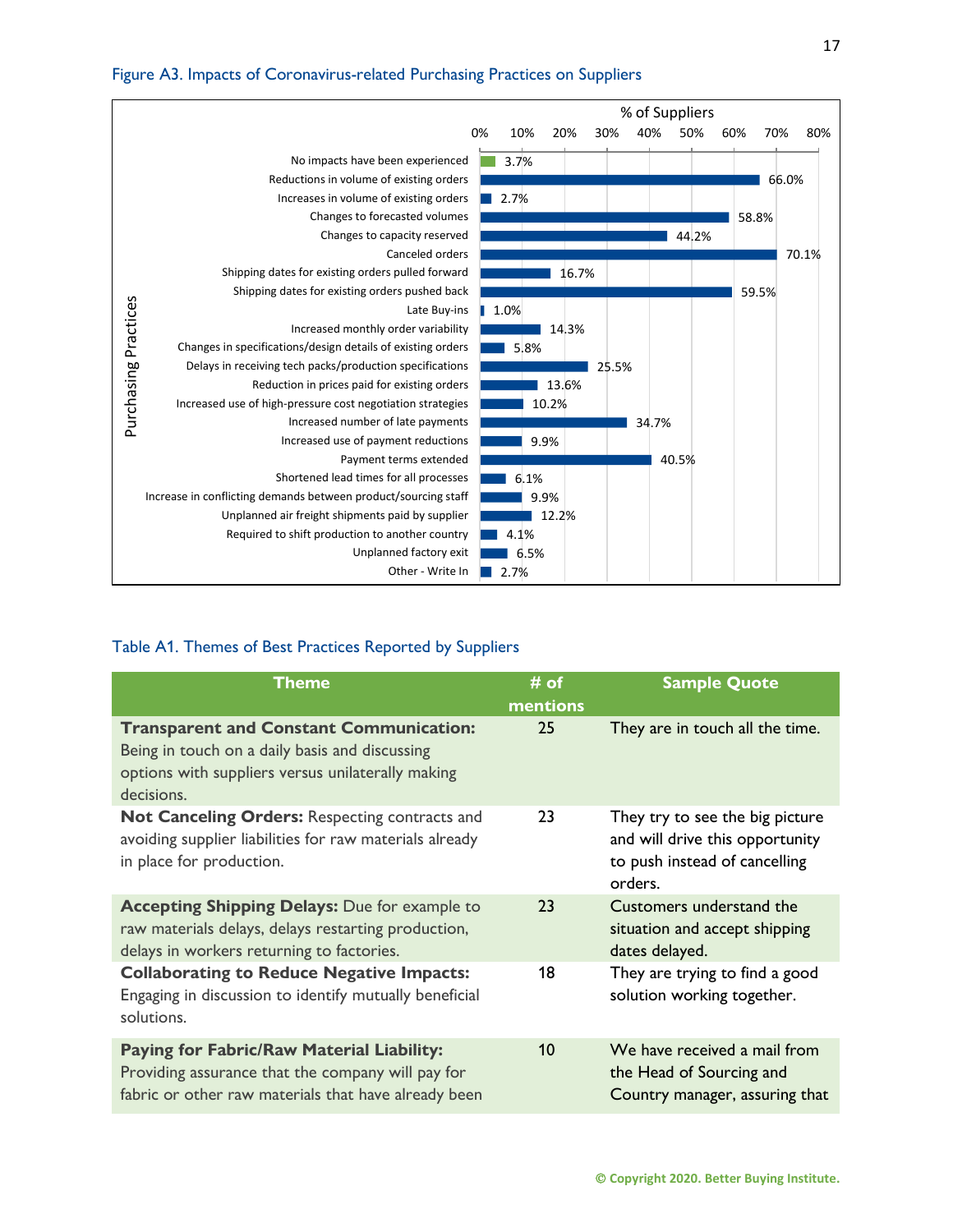| procured, paying for fabric before garments are<br>made.                                                                                                                                                              |                | even if reschedule or cancel<br>any orders, they shall be liable<br>for the committed raw<br>materials. It gives supplier<br>immense faith on the Brand! |
|-----------------------------------------------------------------------------------------------------------------------------------------------------------------------------------------------------------------------|----------------|----------------------------------------------------------------------------------------------------------------------------------------------------------|
| <b>Providing Full Compensation or On-</b><br><b>Time/Early Payment Despite Orders Being</b><br>Held or Quantities Being Reduced: Helping<br>address supplier cash flow challenges and maintain<br>business viability. | 9              | Agreeing to pay invoices for<br>held garments. Reducing<br>quantities but paying full price<br>to cover<br>reduced quantities.                           |
| <b>Enhanced Management of Raw Materials</b><br><b>Suppliers:</b> Helping first-tier suppliers negotiate<br>with raw materials suppliers for smooth deliveries<br>and fair prices/payment terms.                       | $\overline{7}$ | Push supplier to ship the raw<br>material by airfreight.                                                                                                 |
| <b>Implementing virtual technology: Utilizing</b><br>technology to streamline communications and<br>improve efficiency.                                                                                               | 7              | Accelerate technical key points<br>confirmation                                                                                                          |
| <b>Providing updated forecasts/plans: Clearly</b><br>explaining the impact on forecasted orders,<br>providing revised forecasts for current and future<br>orders.                                                     | 7              | Giving us a clear forecast for<br>after the crisis<br>Provide updated schedule for<br>pushed back shipments                                              |
| <b>Flexibility and Understanding: Being</b><br>supportive of suppliers and looking out for their<br>welfare as well.                                                                                                  | 6              | Customer cares about the<br>factory like family.                                                                                                         |
| <b>Willingness to Accept Increased</b><br><b>Costs/Alternative Methods to Ship Goods:</b><br>Partnering with suppliers and sharing the burden of<br>Coronavirus-related challenges                                    | 5              | Some will help air bulk<br>merchandise to final<br>destinations at their cost.                                                                           |
| Rationalizing current assortments: Making<br>adjustments to current assortments in order to<br>continue placing orders, aligning production with<br>current changes in demand.                                        | 4              | Reducing slow sale product but<br>increasing others.                                                                                                     |
| <b>Increasing Order Quantities: Noted with some</b><br>General Retail buyers that remain open for<br>business.                                                                                                        | 3              | [Two general retailers] didn't<br>push back orders, and even<br>increase the order volume.                                                               |
| <b>Securing Future Production Capacity:</b><br>Proactively making plans for when production can<br>resume.                                                                                                            | 1              | Secure production capacity for<br>post- pandemic (Global supply<br>sources might be<br>restructured).                                                    |
| <b>Sharing Best Practices: Providing insight and</b><br>guidance to help suppliers weather the crisis.                                                                                                                | 1              | Sharing best practices from<br>Asian suppliers who just came<br>through this.                                                                            |
| <b>Shifting Manufacturing Capacity: Begin</b><br>producing equipment needed for workers on the<br>front lines of the pandemic.                                                                                        | 1              | Invest the Mask machine with<br>the customers to create new<br>category production.                                                                      |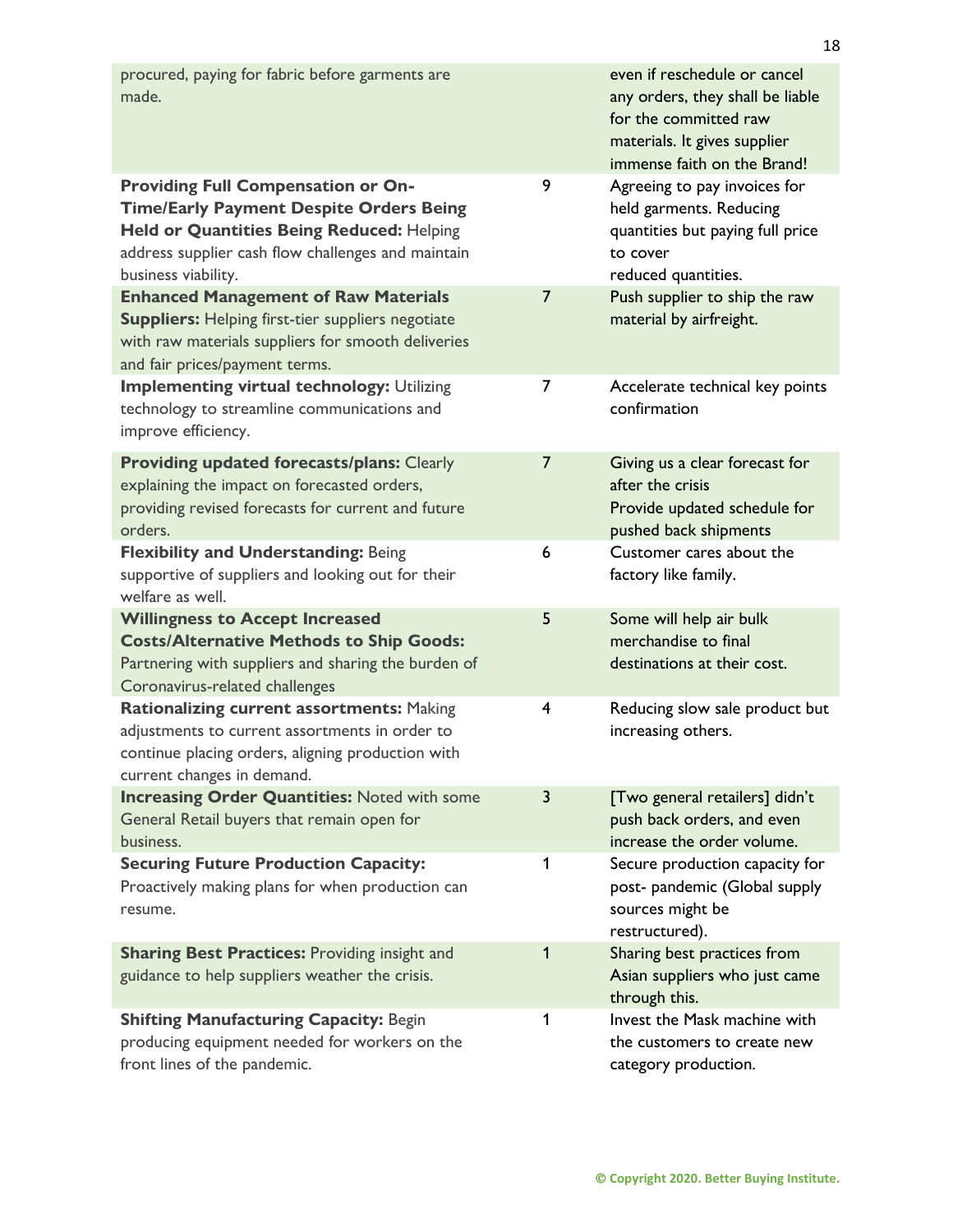# **References**

<span id="page-18-0"></span><sup>1</sup> Young, V. M. (2020, March 23). Thinking about canceling on your factory? Here's what you need to know. *Sourcing Journal*, (para. 7). Retrieved from https://sourcingjournal.com/topics/sourcing/coronavirus-cancel-factory-production-orders-garywassner-hildun-anchin-kearny-201478/

<span id="page-18-1"></span><sup>2</sup> Wirz, M. (2020, April 1). Stock investors buy into corporate bond surge. *Wall Street Journal*. Retrieved from https://www.wsj.com/articles/stock-investors-buy-into-corporate-bond-surge-11585585858?emailToken=517a96372c 3691506123eb86c6502fb9RD0IALkzVRYAjMes8/Hu8UEX06k7Dt5yYhIbwAxE4AD6nyksxR7o4Hk1ksUDnj0xfziHoyPSxN8q7Ujbonx soTFy17si9NOmZswjZZZ3VHg%3D&reflink=article\_email\_share

<span id="page-18-2"></span><sup>3</sup> Hertzman, E. (2020, March 26). Fashion brands risk destroying factory "partners" – and their own goodwill. *Sourcing Journal*, (para. 13). Retrieved from https://sourcingjournal.com/topics/sourcing/fashion-brands-risk-destroying-factory-partnerscovid19-202065/

<span id="page-18-3"></span><sup>4</sup> Triponel, A. & Sherman, J. (2020, April 1). Moral bankruptcy during times of crisis: H&M just thought twice before triggering force majeure clauses with suppliers, and here's why you should too. *Business & Human Rights Resource Center*, (para. 7). Retrieved from https://www.business-humanrights.org/en/moral-bankruptcy-during-times-of-crisis-hm-just-thought-twicebefore-triggering-force-majeure-clauses-with-suppliers-and-here%E2%80%99s-why-you-shouldtoo?mc\_cid=01562071d8&mc\_eid=a83fc174e3

<span id="page-18-4"></span><sup>5</sup> Triponel, A. & Sherman, J. (2020, April 1). Moral bankruptcy during times of crisis: H&M just thought twice before triggering force majeure clauses with suppliers, and here's why you should too. *Business & Human Rights Resource Center*, (para. 7). Retrieved from https://www.business-humanrights.org/en/moral-bankruptcy-during-times-of-crisis-hm-just-thought-twicebefore-triggering-force-majeure-clauses-with-suppliers-and-here%E2%80%99s-why-you-shouldtoo?mc\_cid=01562071d8&mc\_eid=a83fc174e3

<span id="page-18-5"></span><sup>6</sup> Haque, M. (2020, March 31). 5 global apparel brands assure Bangladesh of not cancelling orders. *New Age Business*. Retrieved from https://www.newagebd.net/article/103511/5-more-global-brands-assure-not-cancelling-export-orders

<span id="page-18-6"></span><sup>7</sup> Young, V. M. (2020, March 23). How fashion can manage its money through the pandemic. *Sourcing Journal*. Retrieved from https://sourcingjournal.com/topics/financial/coronavirus-pandemic-cfda-hilldun-gary-wassner-fashion-retail-cash-flow-201571/

<span id="page-18-7"></span><sup>8</sup> Chua, J. M. (2020, March 25). US garment manufacturers are feeling the COVID-19 crunch. *Sourcing Journal*. Retrieved from https://sourcingjournal.com/topics/sourcing/u-s-garment-manufacturing-coronavirus-onpoint-suuchi-good-clothing-facemasks-201874/

<span id="page-18-8"></span><sup>9</sup> Reagan, C. (2020, March 26). Retailers shift production to make masks, gowns for health-care workers in coronavirus pandemic. *CNBC*. Retrieved from https://www.cnbc.com/2020/03/26/coronavirus-retailers-make-masksgowns-for-healthcareworkers.html

<span id="page-18-9"></span><sup>10</sup> Roberts, D. (2020, March 28). Nike, Under Armour, Fanatics and other sports retailers are making coronavirus masks. *Yahoo! Finance*. Retrieved from https://finance.yahoo.com/news/under-armour-fanatics-and-other-sports-retailers-are-makingcoronavirus-masks-120907586.html

<span id="page-18-10"></span><sup>11</sup> Uddin, M. (2020, March 27). Brands pulling factory orders are 'crippling Bangladesh's apparel industry.' *Sourcing Journal*. Retrieved from https://sourcingjournal.com/topics/thought-leadership/bangladesh-coronavirus-garment-factories-cancelledorders-apparel-workers-202159

<span id="page-18-11"></span><sup>12</sup> Warren, L. (2020, March 30). Trims supplier YKK shifts production in fight against Coronavirus. *Sourcing Journal*. Retrieved from https://sourcingjournal.com/denim/denim-business/ykk-coronavirus-zippers-face-masks-trim-supplier-essential-criticalinfrastructure-202710/

<span id="page-18-12"></span><sup>13</sup> Donaldson, T. (2020, February 4). China Sourcing, Shipments Face 'Severe Disruptions' Amid Coronavirus Epidemic. Sourcing Journal. Retrieved from https://sourcingjournal-com.udel.idm.oclc.org/topics/sourcing/china-sourcing-logistics-disruptionscoronavirus-dhl-193413/.

<span id="page-18-13"></span><sup>14</sup> Clean Clothes Campaign. (2020, March 30). Live blog: How the Coronavirus influences garment workers in supply chains. Retrieved from https://cleanclothes.org/news/2020/live-blog-on-how-the-coronavirus-influences-workers-in-supply-chains

<span id="page-18-14"></span><sup>15</sup> Chan, A. (2020, March 26). What fashion supply chains can do now to dodge the 'bullwhip effect.' *Sourcing Journal*. Retrieved from https://sourcingjournal.com/topics/thought-leadership/coronavirus-fashion-supply-chain-bullwhip-effect-inventoryfactories-suppliers-202365/